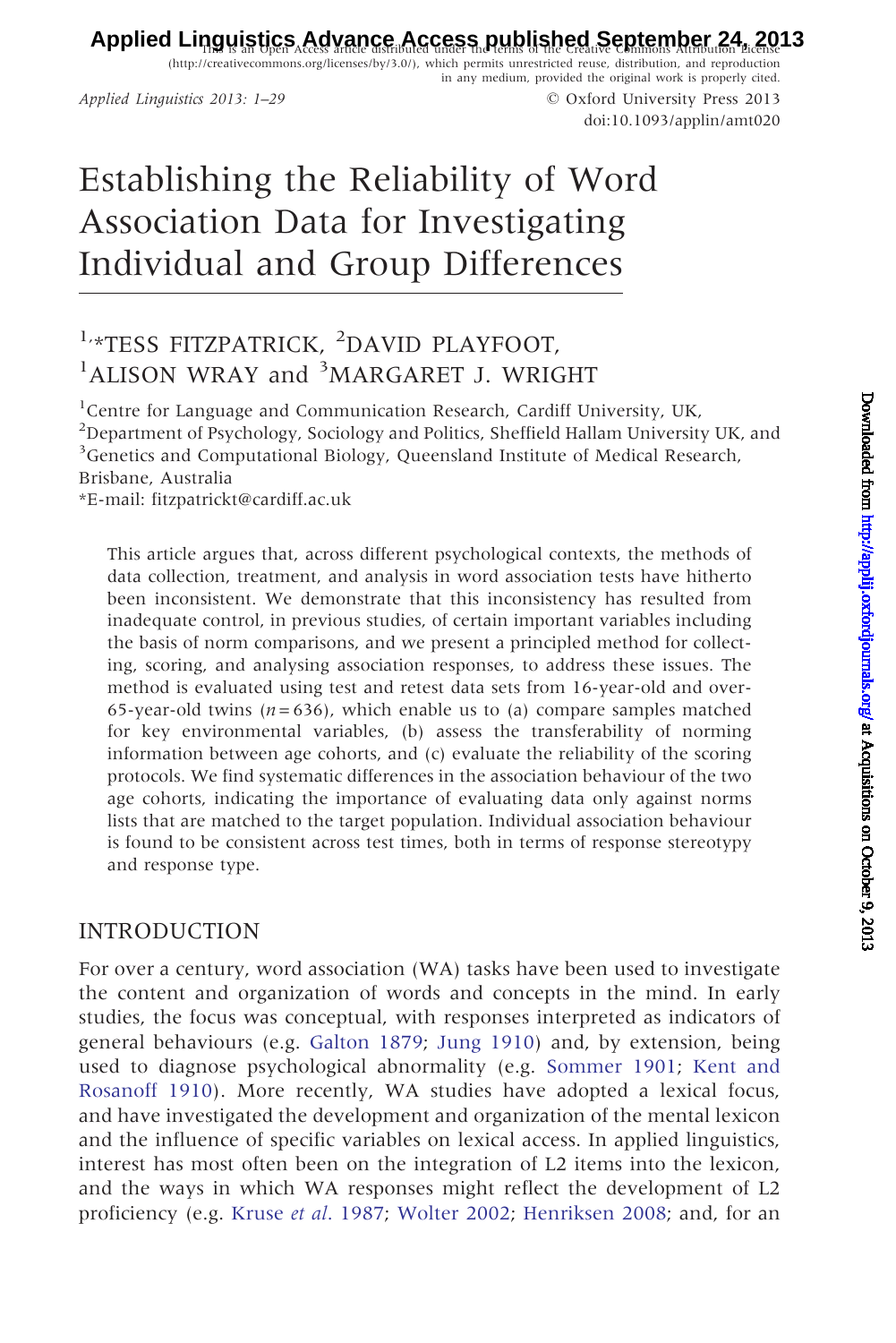overview, [Meara 2009\)](#page-26-0). However, the findings of these L2 studies have been inconsistent and inconclusive, and in this article we propose that this is on account of an assumption about the nature of WA patterns that increasingly appears to be unsafe. It is an assumption that also pervades the L1 WA research context.

Most studies of WA in the L2 have evaluated learners' responses against 'native speaker norms'. The rationale is one of demonstrating that as proficiency increases, WA behaviour becomes more like that of an adult native speaker. However, recent investigations (e.g. [Fitzpatrick 2007](#page-25-0); [Zareva and Wolter 2012\)](#page-27-0) have questioned the validity of assuming there is a coherent norm behaviour in native speakers, with Fitzpatrick finding that 'not only do [native speakers] vary in the actual words they produce, they also seem to vary in the types of association they make' (2007: 327). On the other hand, consistency was found in the WA behaviour of individuals, both diachronically in the L1 and also synchronically across two languages [\(Fitzpatrick 2007;](#page-25-0) [2009](#page-27-0)).

A review of studies from outside mainstream applied linguistics, specifically from psychology, reveals that the idea of a 'normal' WA behaviour also anchors research and practice there. WA methods have been used (with informants operating in their L1) to investigate the effects on association behaviour of age, personality, psychosis, and cognitive function. While this indicates a recognition that there are individual differences in the L1 population, the focus has not been on capturing a range of normal behaviours so much as on interpreting the behaviour of an individual in relation to assumed normal responses. Specifically, norms lists are used here, just as they are in L2 research, as the core point of reference. We propose that it is perhaps for this reason that these L1 studies also present equivocal findings.

The methodology we present in this article was developed to maximize the opportunity to capture the nature of variation within L1 populations, and thus reveal the extent and nature of 'normal' WA behaviour as a reference point for research in both the L1 and L2 domains. The methodology was informed by theories of the mental lexicon and by previous WA research, and drew on a large sample of respondents ( $n = 636$ ). We evaluated the approach by exploiting several distinct features of our data set. First, the informants were pairs of twins, making it possible to build two matched subsets of data. Secondly, a subgroup of informants completed the WA task at two separate test times, enabling us to assess reliability of response behaviour. Thirdly, the informants fell into two distinct age categories: 16-year-olds and >65-year-olds. This enabled us to examine the capacity of the methodology to capture differences between subpopulations that might inform future assumptions about reference norms.

In addition, we had data for the informants regarding their zygosity (i.e. whether they were identical or non-identical twins) and their performance on a range of cognitive tests. However, these elements are not discussed in this article because they are not relevant to the methodology itself.

In sum, our aim is to resolve the problem highlighted by Schmitt: 'It is clear that association data provides insights in the organization of the mental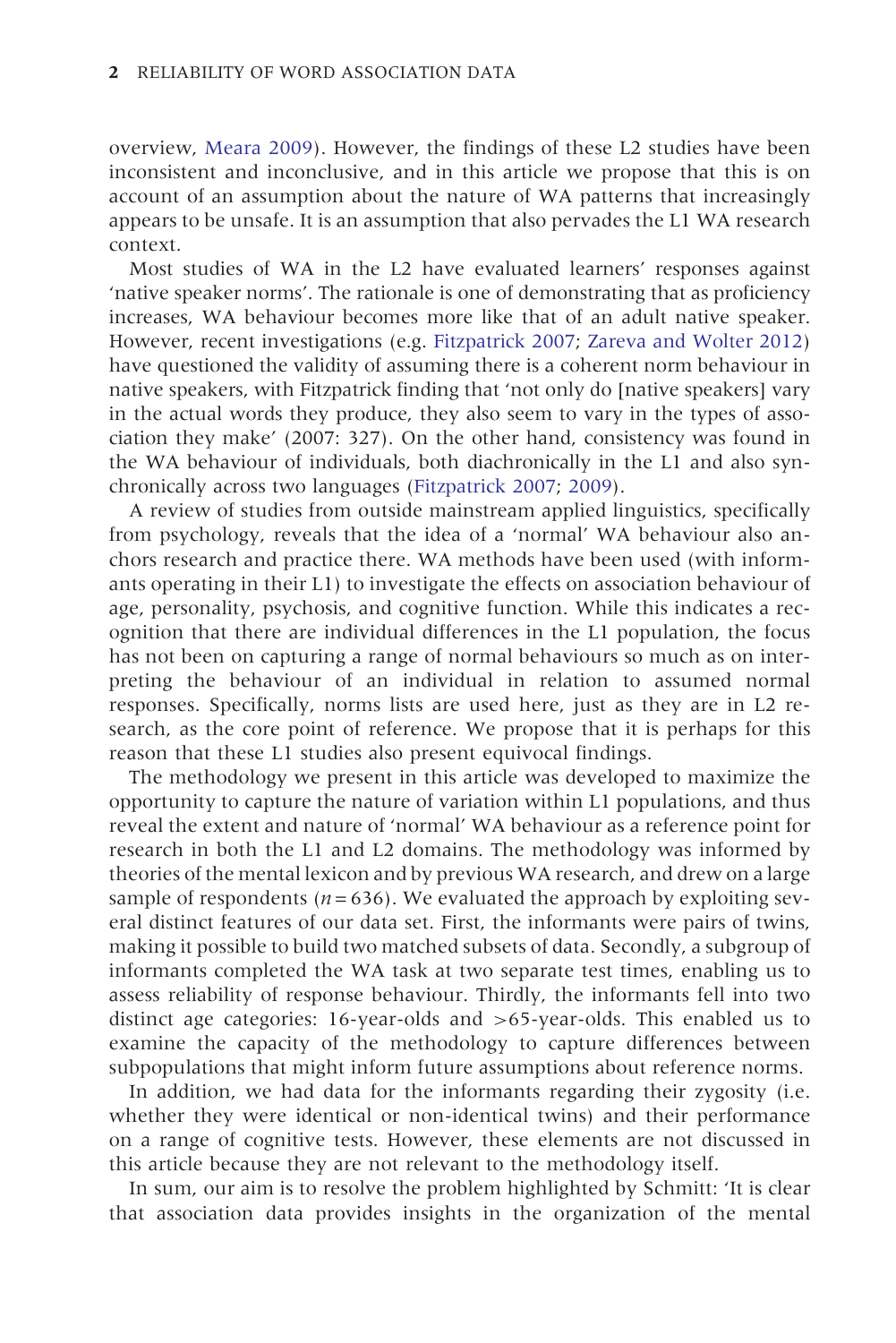lexicon ...... .and it seems that this approach is still waiting for a breakthrough in methodology which can unlock its undoubted potential' (2010: 248). In the remainder of this section, we review the extent of variation in the management and analysis of WA data in a number of influential studies. The next two sections describe our data set and analytic procedures. After this, we present and evaluate our method for measuring WA responses by stereotypy, and we demonstrate evidence that norms lists must be selected appropriately for the test population. Finally, we address the inherent complexities of categorizing responses by type. Both the norms and categorization measures are tested for reliability, using matched samples and longitudinal retests.

# A review of approaches to the management and analysis of WA data

WA protocols are attractive to the researcher for a number of reasons. They offer a relatively quick and straightforward method for gathering rich language data. The data they elicit are freely produced, but consist of discrete lexical items, or word pairs (cue $\rightarrow$  response), which lend themselves to quantitative analysis more readily than do discursive language data. They are also congruent with well-established psycholinguistic and applied linguistic theories, such as Connectionism and Latent Semantic Analysis (see [Ellis 1998\)](#page-25-0), the Bilingual Interaction Activation model (e.g. [Dijkstra and van Heuven 1998\)](#page-25-0), and other models of word knowledge and lexical storage and retrieval (e.g. [Marslen-](#page-26-0)[Wilson 1987](#page-26-0); [Nation 2001\)](#page-26-0). Tracking changes in WA responses can inform the study of a dynamic growing lexicon, in which links are being created and strengthened, and this is reflected in the amount of WA literature published since the 1950s relating to the development of L1 ([Ervin 1961;](#page-25-0) [Entwisle](#page-25-0) [1966;](#page-25-0) [Nelson 1977](#page-26-0)) and L2 ([Meara 2009\)](#page-26-0). Furthermore, since the 1980s attention has been increasingly paid to the application of WA protocols to the study of lexical attrition ([Gewirth](#page-26-0) et al. 1984; [Gollan](#page-26-0) et al. 2006).

Typically, these studies have used one of two broad analytical approaches to the measurement of data. One entails examining the stereotypy of responses, that is, how similar an individual's response is to those in a reference set. The other approach examines the nature of the relationship between the cue and the response. Some studies combine the two approaches. The choice of analytic approach depends on the research question being addressed and the theoretical assumptions underlying the research. For instance, stereotypy approaches, which rely heavily on the similarity between a respondent's responses and 'normal responses', have been used in the context of cognitive and psychiatric disorders. Approaches categorizing the type of link between cue and response tend to be used to map patterns of variation in normal populations.

Research findings are of course dependent on the research questions and choice of analytic approach. However, a number of other factors also potentially impact heavily on the interpretation of data, so that different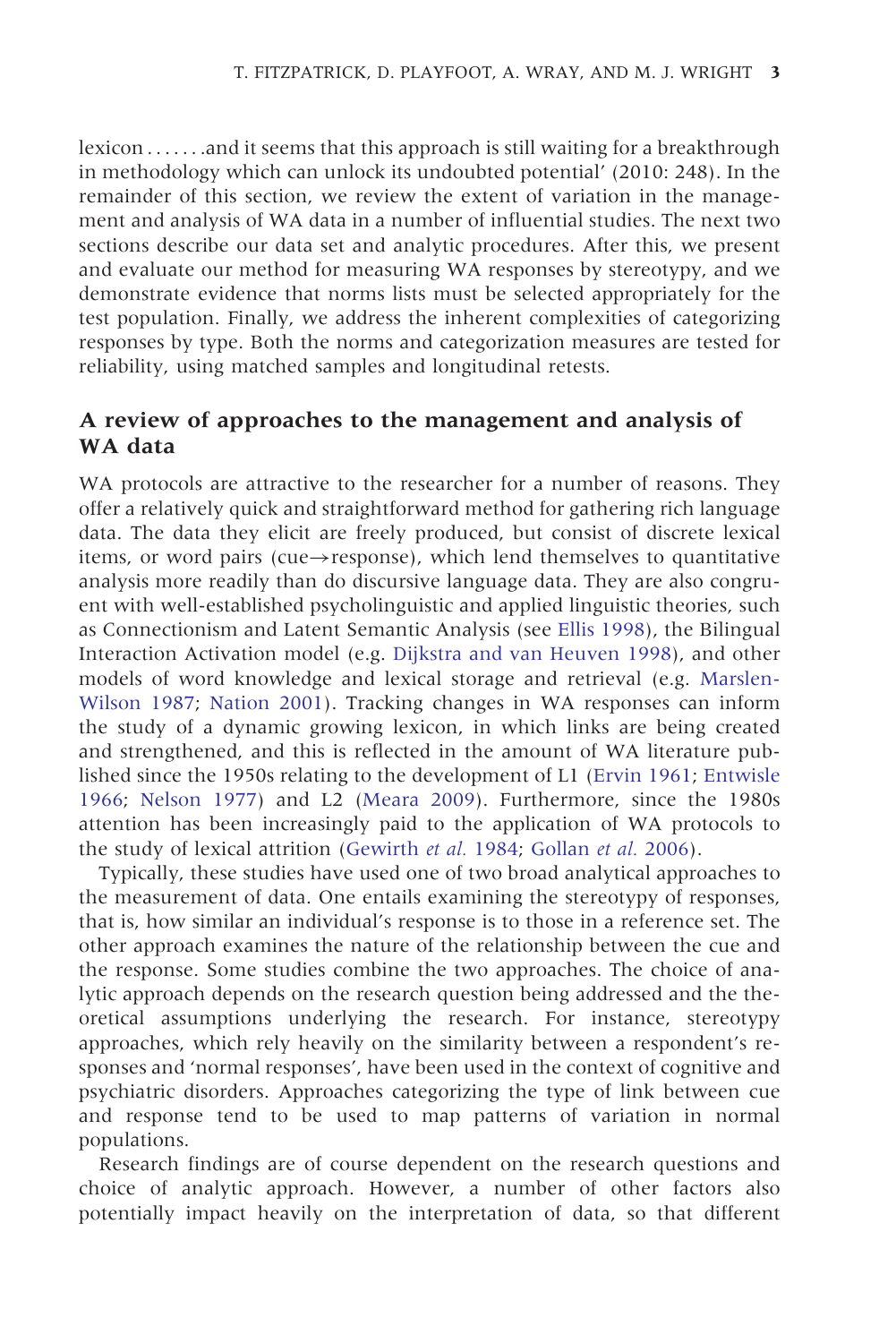data-gathering procedures and materials may compromise the meaningfulness of cross-study comparisons. In addition to sample size, which influences the robustness of any quantitative empirical study, potential methodological variables to consider include the following:

- Mode of elicitation: Cues may be read or heard, and responses spoken, written, or typed.
- Cue choice: The number of cues in the WA task contributes to validity in the same way as population sample size. Less easy to quantify, but possibly even more important, is the way in which cue items are selected. Possible contributors to uncontrolled variation are word frequency, word class, imageability and the age at which the word was acquired. In addition, adequate attention has to be paid to the tendency for certain words to consistently cue a particular response, such as a highly probable collocate (e.g. bread $\rightarrow$ butter).
- Norms lists: Studies using stereotypy measures depend on norms lists against which to score the responses of the target population. While some studies compile norms lists from the study participants themselves or create bespoke norms lists (e.g. [Miller and Chapman 1983](#page-26-0); [Hirsh and](#page-26-0) [Tree 2001](#page-26-0)), most use existing lists such as the Postman-Keppel lists ([Postman and Keppel 1970\)](#page-27-0) or the South Florida Association Norms ([Nelson](#page-26-0) et al. 1998). This second approach may not always allow for the possibility that responses are influenced by cohort characteristics such as generational differences, geographical location, and so on.
- Treatment of responses: Researchers vary in their treatment of response items. Some correct spelling, some lemmatize responses, and problematic responses such as non-words, multi-word responses and blanks are dealt with in different ways.

Thus, although it would seem reasonable, when deciding on a specific methodology for a WA study, to replicate the protocols most commonly used in previous research so as to maximize opportunities for cross-study comparability, a brief review of studies that have used WA methods reveals little commonality of approach. The studies listed in [Table 1](#page-4-0) have been selected to represent the main variables investigated through WA data: age, cognitive function, personality, and psychosis. The studies with the highest number of citations have been selected for each variable, using the Publish or Perish database [\(Harzing 2007\)](#page-26-0). As the table shows, there is considerable betweenstudy variation in the selection of cues and norms lists, and in the treatment and analysis of responses, affording little methodological guidance to the researcher. This is exacerbated by the fact that many of these articles report strikingly little methodological detail. Most offer no justification for methodological or procedural decisions, and little or no reference to the way data have been collected, treated, and analysed relative to other comparable studies. There are exceptions to this of course, notably in the early studies of first language development [\(Ervin 1961;](#page-25-0) [Entwisle](#page-25-0) et al. 1964). Even when studies addressing the same research question and using the same theoretical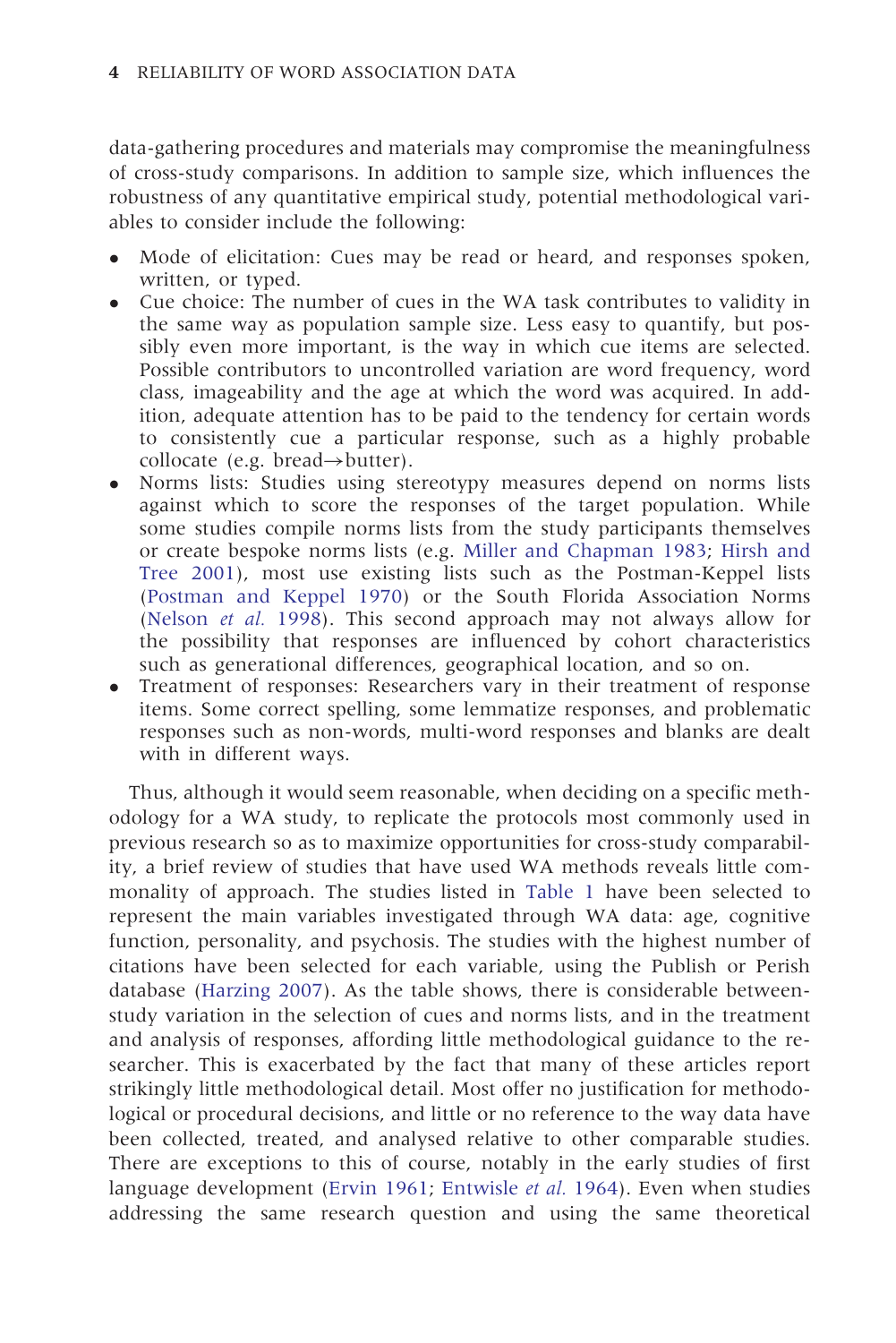|                       | cognitive function, personality, and psychosis                                       |                                                                                                                        |                                                                                                           |                                           |                                                                                                                             |                                                                                                                                                                                                      |
|-----------------------|--------------------------------------------------------------------------------------|------------------------------------------------------------------------------------------------------------------------|-----------------------------------------------------------------------------------------------------------|-------------------------------------------|-----------------------------------------------------------------------------------------------------------------------------|------------------------------------------------------------------------------------------------------------------------------------------------------------------------------------------------------|
| Study and variable    |                                                                                      | Subjects                                                                                                               | Cues                                                                                                      | Norms list                                | Treatment of<br>responses                                                                                                   | Measures                                                                                                                                                                                             |
| Age                   | The syntactic-para-<br>Entwisle et al. (1964)<br>digmatic shift in<br>children's WAs | $500 \times children$<br>aged 5-11                                                                                     | 24 high-frequency words:<br>8 nouns; 8 adjectives;<br>8 verbs                                             | n/a                                       | subjective judgement<br>made of 'transitional<br>Grammatical analysis;<br>probabilities'                                    | (1) Syntactic/non-syntactic (by age and word class)<br>(2) Homogeneous/heterogeneous (by form class) $(3)$ Form class of response words                                                              |
|                       | Changes with age in<br>determinants of WA<br>the verbal<br>Ervin (1961)              | $23 \times$ kindergarten<br>$52 \times 3rd$ grade<br>99 × 6 <sup>th</sup> grade<br>grade<br>$10\times1^{\rm st}$ grade | children, 39 of which<br>46 cues in vocabulary<br>range of youngest<br>elicit antonyms or<br>co-ordinates | n/a                                       | according to grammatical<br>class, sequential analysis<br>Principled classification                                         | interpretation)/syntagmatic (strict grammatical and<br>text-informed interpretation)/clang<br>Paradigmatic (strict grammatical                                                                       |
|                       | WA norms for two<br>Hirsh and Tree (2001)<br>cohorts of British<br>adults            | $45 \times$ young adults<br>$45 \times$ older adults                                                                   | 90 concrete nouns and<br>items likely to elicit<br>concrete nouns                                         | Compiled from<br>participant<br>responses | Plurals lemmatized                                                                                                          | (2) Response variation<br>$(3)$ Propositional-relational/hierarchical/categorical<br>$(3)$ Propositional-relational/hierarchical/categorical<br>(1) Dominant/unique/shared responses                 |
| Cognitive<br>function | WA in dementia and<br>Altered patterns of<br>Gewirth et al. (1984)<br>aphasia        | $38 \times$ demented<br>$17 \times$ aphasic<br>$22 \times$ normal                                                      | 16 cues from Palermo and<br>Jenkins (1964): 4 nouns;<br>4 verbs; 5 adjectives; 3<br>adverbs               | Jenkins (1964)<br>Palermo and             | No information given                                                                                                        | (2) Paradigmatic/syntagmatic/idiosyncratic/identity<br>(1) Popular/unpopular (popular = top 3 on norms<br>(identical or similar to cue)/null                                                         |
|                       | Alzheimer's disease<br>Gollan et al. (2006)<br>WA in early                           | $18 \times$ probable AD<br>$18 \times$ elderly<br>normals                                                              | 52 cues from Nelson et al.<br>strong and 26 eliciting<br>(1998): 26 eliciting<br>weak associations        | Nelson et al.<br>(1998)                   | word is scored; responses<br>most strongly associated<br>lemmatized to strongest<br>In multi-word responses,<br>association | (1) 'Mean response strength' of individual (according<br>to per cent of normative population giving same<br>(2) Semantic/form/both semantic and form/multi-<br>word/unrelated/non-word<br>responses) |
|                       | by means of WA tests<br>Studying creativity<br>Personality Gough (1976)              | $66 \times$ engineering<br>$45 \times$ research<br>scientists<br>students                                              | 100 Kent and Rosanoff<br>$(1910)$ cues                                                                    | Jenkins (1970)<br>Russell and             | No information                                                                                                              | following percentages of norm group: >50 per cent;<br>$25-50$ per cent; $10-25$ per cent; $1-10$ per cent; <1<br>Close/remote associations, defined as given by<br>per cent                          |

<span id="page-4-0"></span>Table 1: Subjects, cues, norms lists, response treatment, and measures used in the most cited WA studies investigating age, Table 1: Subjects, cues, norms lists, response treatment, and measures used in the most cited WA studies investigating age,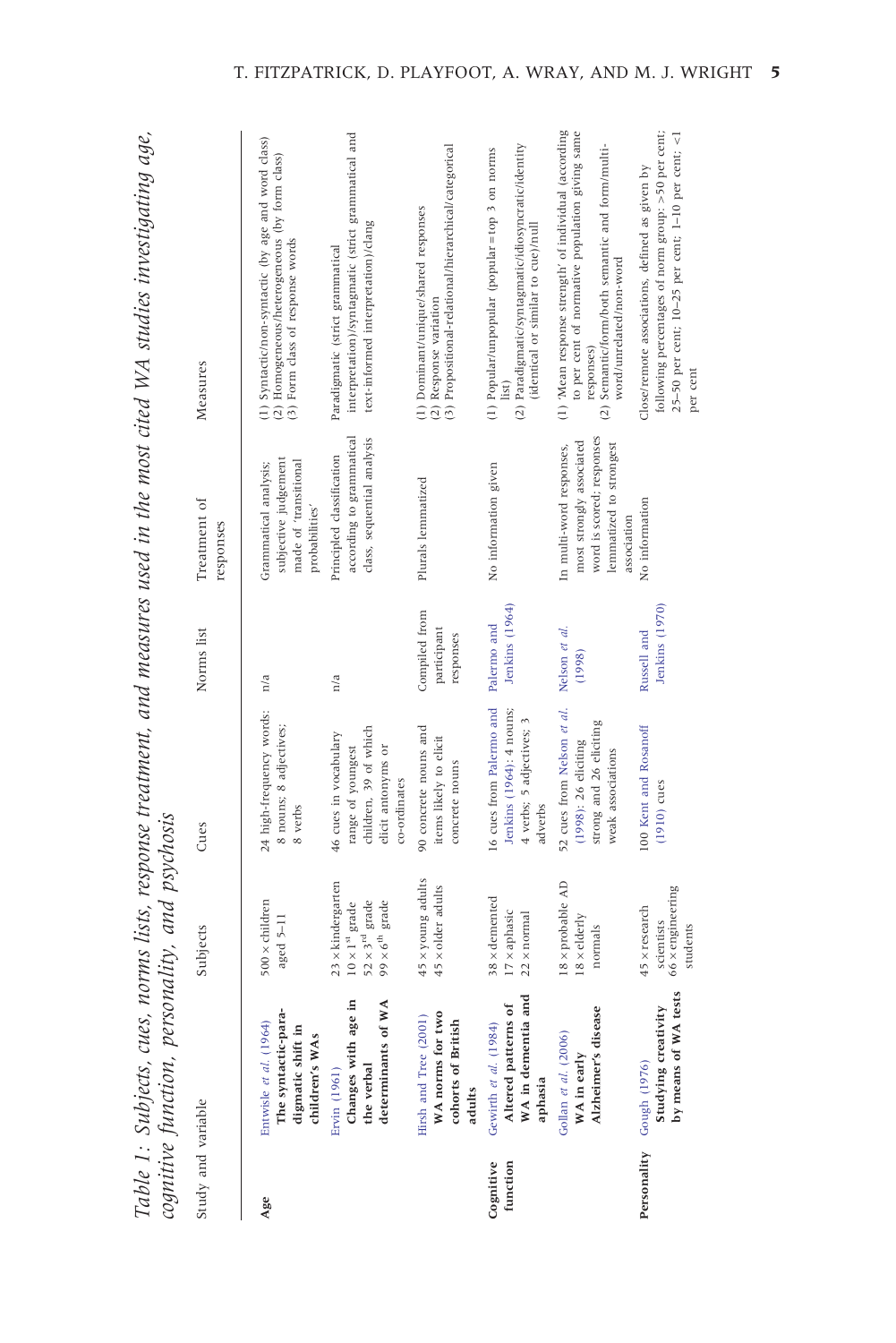| Study and variable |                                                                                                               | Subjects                                                               | Cues                                                                                    | Norms list                                  | Treatment of<br>responses | Measures                                                                                                                                                                                                          |
|--------------------|---------------------------------------------------------------------------------------------------------------|------------------------------------------------------------------------|-----------------------------------------------------------------------------------------|---------------------------------------------|---------------------------|-------------------------------------------------------------------------------------------------------------------------------------------------------------------------------------------------------------------|
|                    | Merten and Fischer (1999) 40 x 'artistic'<br>Creativity, personal-<br>ity, and WA<br>responses                | $40\times$ schizophrenics<br>professionals<br>$40 \times$ normals      | 25 common nouns                                                                         | Merten (1992)<br>sample from<br>Normative   | No information            | (1) Number 'common' responses (primary response)<br>common, and individual response conditions:<br>For each of three conditions: free association,<br>(2) Number of 'individual' responses (not on<br>norms list) |
| Psychosis          | WA responses and<br>psychoticism<br>Merten (1993)                                                             | hospital staff and<br>46 x psychiatric<br>non-medical<br>professionals | 25 common nouns                                                                         | Merten (1992)<br>sample from<br>Normative   | No information            | (1) Number 'common' responses (primary response)<br>common and individual response conditions:<br>For each of three conditions: free association,<br>(2) Number of 'individual' responses (not on<br>norms list)  |
|                    | psych-<br>Continued WA in<br>Miller and Chapman<br>college students<br>hypothetically<br>osis-prone<br>(1983) | psychosis-prone<br>$60 \times$ probable<br>$21 \times$ controls        | 32 cues from Kent and<br>with $>10$ consensual<br>Rosanoff (1910) lists<br>associations | Norms compiled<br>from 120 male<br>students | No information            | (1) Popular (>25% in norms)/common (at least one<br>(2) Of idiosyncratic responses: individual (non<br>occurrence in norms)/idiosyncratic (not in<br>deviant)/unusual (deviant)<br>norms)                         |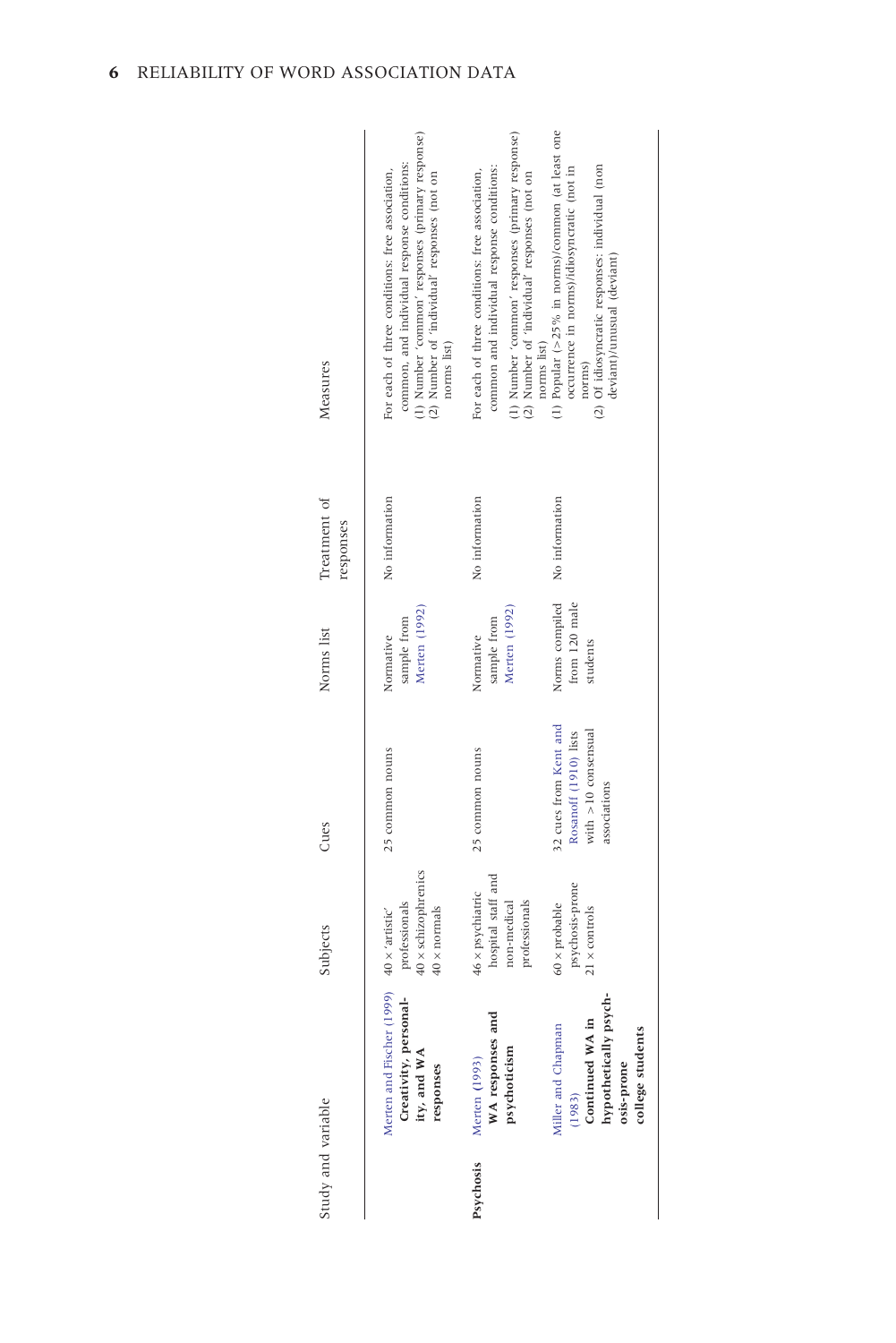<span id="page-6-0"></span>

| proficiency                                                                                    |                                                                                                                                                                                      |                                                                                                                                                             |                                                             |                                                                            | Table 2: Subjects, cues, norms lists, response treatment, and measures used in the most cited WA studies investigating L2                                                                              |
|------------------------------------------------------------------------------------------------|--------------------------------------------------------------------------------------------------------------------------------------------------------------------------------------|-------------------------------------------------------------------------------------------------------------------------------------------------------------|-------------------------------------------------------------|----------------------------------------------------------------------------|--------------------------------------------------------------------------------------------------------------------------------------------------------------------------------------------------------|
| Study                                                                                          | Subjects                                                                                                                                                                             | Cues                                                                                                                                                        | Norms list                                                  | Treatment of<br>responses                                                  | Measures                                                                                                                                                                                               |
| word associations and<br>Habits and rabbits:<br>the L2 lexicon<br>Fitzpatrick (2006)           | 40 x learners of English (mixed<br>native speakers of English<br>$\Xi$<br>$40\times$                                                                                                 | 60 cues selected from the<br>Academic Word List<br>(Coxhead 2000)                                                                                           | N/A                                                         | confirm motivation for<br>Post-task interviews to<br>response              | Divided into three categories: meaning-, pos-<br>ition-, form-based or erratic, and into 17<br>subcategories                                                                                           |
| A multiple WA probe in<br>second language<br>Kruse et al. (1987)<br>acquisition                | Dutch learners of English<br>7 x native speakers of English<br>$15 \times$                                                                                                           | Postman and Keppel<br>10 cues selected from<br>(1970)                                                                                                       | Keppel (1970)<br>Postman and                                | No information                                                             | whether response appeared on norms list<br>(1) Number of responses<br>(2) Weighted stereotypy: according to where<br>each response appeared on norms list<br>(3) Non-weighted stereotypy: according to |
| Learners' WAs in<br>Meara (1978)<br>French                                                     | 76 x female English learners of<br>French                                                                                                                                            | French translations of 100<br>Kent and Rosanoff<br>$(1910)$ cues                                                                                            | $(1970)$ (female<br>Rosenzweig<br>list)                     | No information                                                             | (3) Primary response not in norms list<br>(1) Primary response same as norms<br>(2) Primary response which occurs in<br>norms list                                                                     |
| Persian-Swedish WA<br><b>Bilingual lexical</b><br>development: a<br>Namei (2004)<br>study      | aged 6–22: 50 Swedish L1 aged 6–18: 50 Bandish L1 aged<br>100 x Persian-Swedish bilinguals<br>18; 50 Persian L1 aged 6-19                                                            | translations of 100 Kent<br>and Rosanoff (1910)<br>Persian and Swedish<br>cues                                                                              | N/A                                                         | 2) Translated into English<br>1) Phonemically<br>transcribed               | Categorized as clang/syntagmatic/paradig-<br>matic/misunderstanding                                                                                                                                    |
| Word associations of<br>learners and native<br>foreign language<br>Söderman (1993)<br>speakers | : 2 only: 28 x native speakers<br>grade; Gymnasium; 1st yr uni-<br>English: 28 each from 7th<br>versity; advanced learners<br>$112 \times$ Finnish learners of<br>of English<br>Expt | adjectives): 32 frequent;<br>Expt 2: 64 cues (mostly<br>Rosanoff (1910) cues<br>Expt 1: 100 Kent and<br>32 infrequent                                       | $\mathop{\rm N/A}\nolimits$                                 | No information                                                             | Categorized as clang/syntagmatic/paradig-<br>matic/other                                                                                                                                               |
| through WAs: is there<br>Assessing proficiency<br>Wolter (2002)<br>still hope?                 | 30 x Japanese learners of English<br>42 x native speakers of English                                                                                                                 | response or high number<br>of idiosyncratic responses<br>excluding items eliciting<br>20 verbs from Edinburgh<br>Associative Thesaurus,<br>dominant primary | Thesaurus (Kiss<br>Associative<br>et al. 1973)<br>Edinburgh | 2) Responses lemmatized<br>1) Multi-word responses<br>reduced to head word | (2) Weighted scoring: according to number of<br>(1) Non-weighted scoring: according to<br>native speakers who had given the<br>whether response is on norms list<br>response                           |
|                                                                                                |                                                                                                                                                                                      |                                                                                                                                                             |                                                             |                                                                            |                                                                                                                                                                                                        |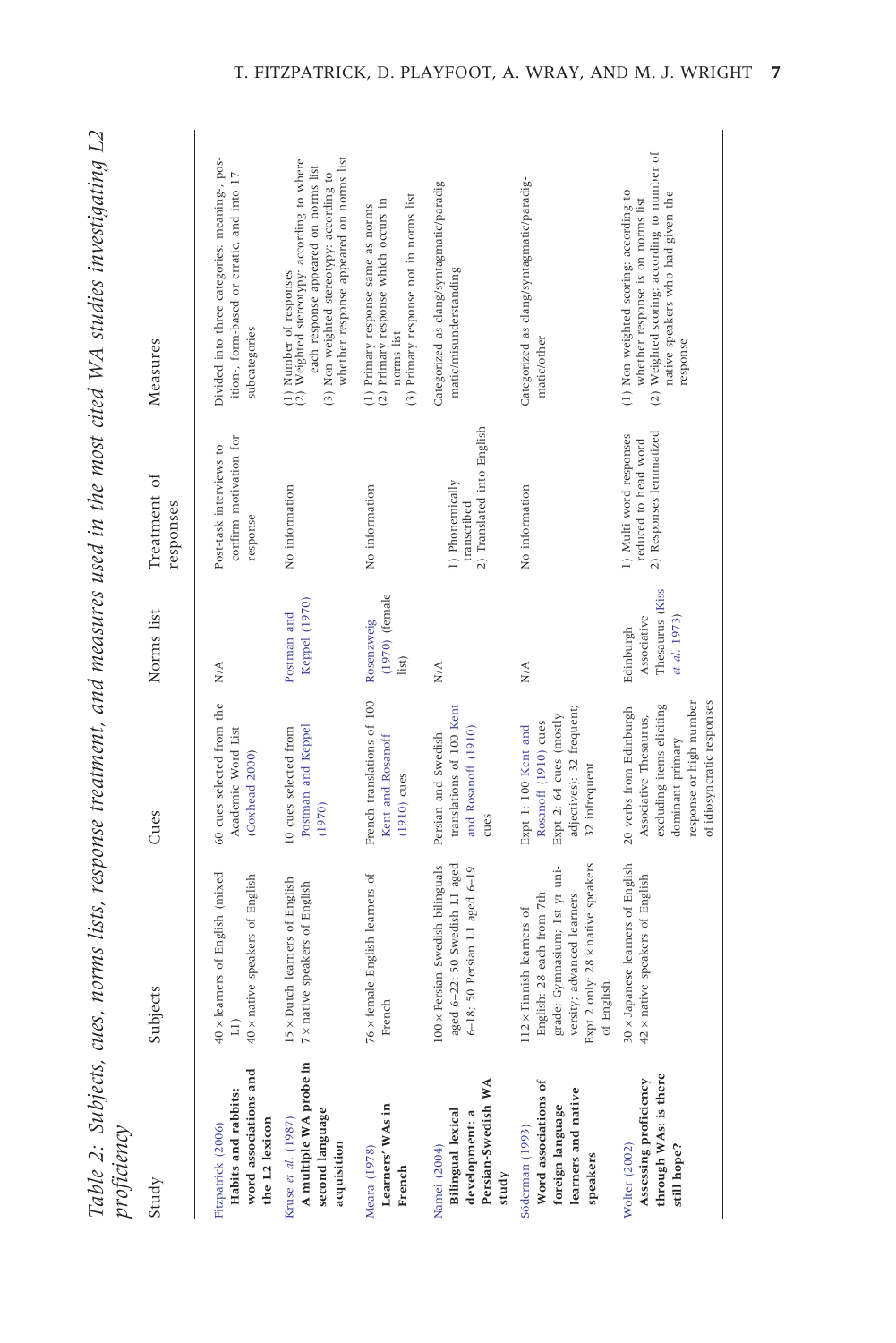assumptions are compared, there is little consistency of approach, as seen in [Table 2](#page-6-0), which lists the most cited experimental studies using the production of WA responses to investigate L2 proficiency.

The methodology reported in the following sections of this article is able to shed light on the potential impact of some of the previously uncontrolled variables listed above. We held constant the variables of mode of elicitation and cue choice, to explore the impact of norms sets and categorization. Future research will be able to focus on the first two variables, using the findings from this study to anchor the latter two.

#### THE DATA SET

The opportunity to use WA data from twins arose in the context of our collaboration, since 2007, with a research team engaged in two large-scale twin studies: the Genes for Cognition Study and the Older Australian Twins Study [\(Wright and Martin 2004](#page-27-0); [Sachdev](#page-27-0) et al. 2009; see [http://genepi.qimr.](http://genepi.qimr.edu.au/for) [edu.au/](http://genepi.qimr.edu.au/for) for further details).<sup>1</sup> WA tasks were included in a battery of cognitive performance tests with the ultimate aim of exploring the roles of genes and environment in the relationships between different measures of linguistic and non-linguistic performance. For the norms lists and stereotypy analyses, the data are from 192 participants: 48 twin pairs aged 16 years and 48 twin pairs aged >65 years. The categorization of association types used the responses of 540 of the 16-year-old twins. Responses from a subset of the younger participant group  $(n=36)$ , who performed the task twice, were used to assess the reliability of both the stereotypy and the categorization methods. All participants in all analyses were native English speakers. The older twins were recruited through the Australian Twin Registry or publicity, and the 16-year-olds through schools and word of mouth. The studies were subject to the strict ethics procedures of medical research. Participants completed the WA task as part of a suite of physical and cognitive tests during either a half (16-year-olds) or 1-day-long visit to the research unit, located in a hospital.

The WA task consisted of 100 cue words, $<sup>2</sup>$  controlled for the impact of fre-</sup> quency by randomly selecting them from the 2 k and 3 k bands of the British National Corpus,<http://www.natcorp.ox.ac.uk> (thus representing the second and third thousand most frequent words in English usage). Words from the first thousand band were not included because previous research shows that frequently encountered words tend to produce strong dominant responses ([Meara 1983](#page-26-0)) and a proliferation of predictable responses would mask potential differences between participants. On the other hand, restricting cue selection to the  $2k$  and  $3k$  bands (50 cues from each) ensured that cue items were familiar enough for the respondents to offer an association to them. The cues and their dominant responses are listed in [Appendix](#page-24-0). For a full set of responses (excluding idiosyncratic responses) see [Supplementary Appendix.](http://applij.oxfordjournals.org/cgi/content/full/amt020/DC1) Although we did not explicitly control imageability or age of acquisition in the cues selected (see earlier note that these might affect responses), regression analyses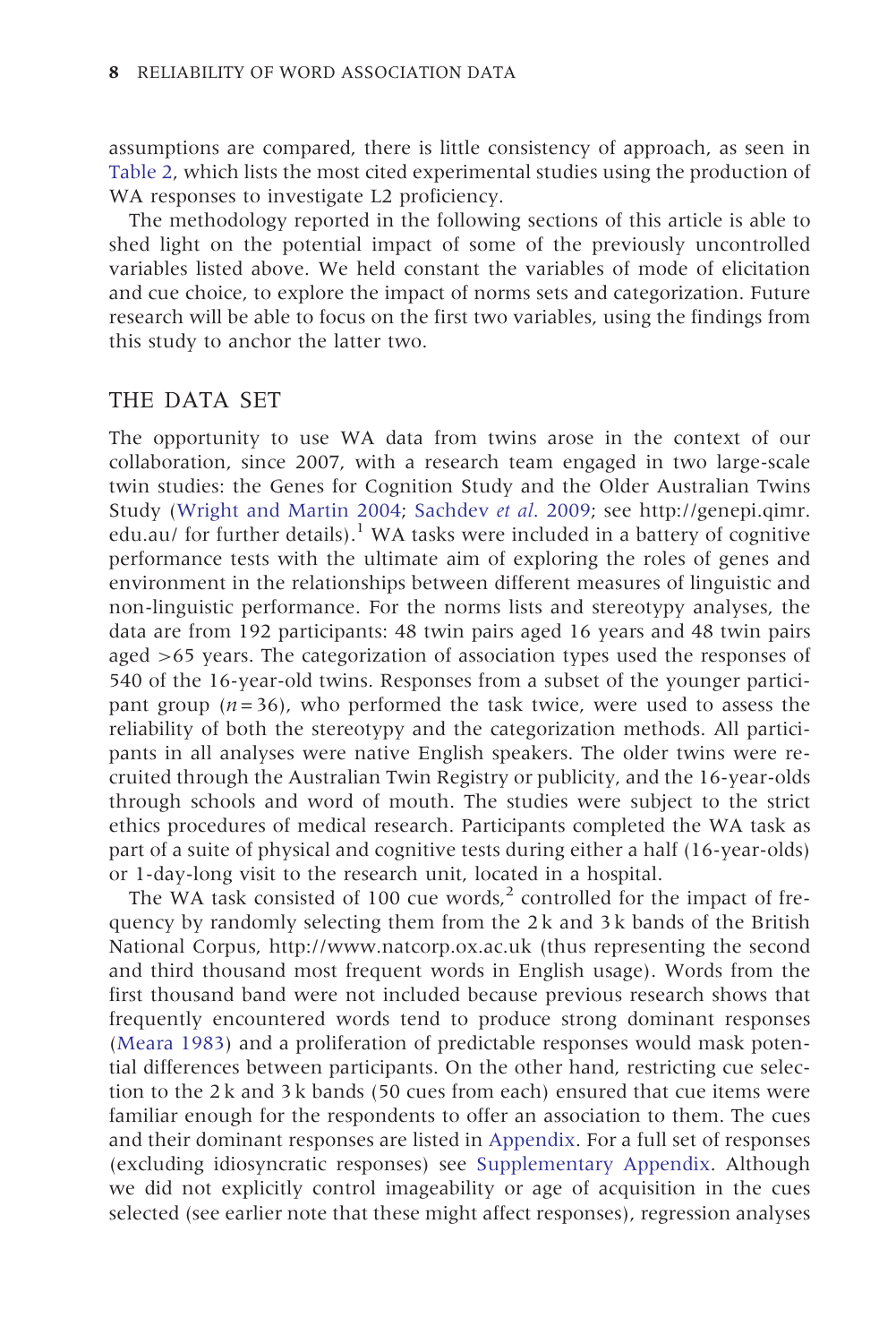indicated that these characteristics of the cue did not predict stereotypy or response category.

The cues were presented in two columns of 25, on two pages. Next to each cue was a space for the participant to write a response.<sup>3</sup> Participants were instructed to write down the first word they thought of when reading each cue, and were told that there were no right or wrong answers. An excerpt from a completed task is shown in [Figure 1.](#page-9-0) Participants were allowed up to 10 min to complete the task, and all participants finished it within this time.

#### PREPARING THE DATA FOR ANALYSIS

The data were presented to the analysts with only identity codes that did not indicate gender or twin pairings. The handwritten responses were transcribed into an excel file. To enable automatic searches, spelling was corrected, but only where the intention was clear (e.g. controll and controle were corrected to control). However, instances of possible spelling mistakes were not corrected if the response was a real word. For example, one participant wrote backed for the cue word bean. Although it is extremely likely in this particular case that the intended response was baked, many other cases rendered much less clear relationships between what was actually written and what might have been intended (e.g. both council and counsel are plausible as associates for the cue session). So, to avoid a kind of second-guessing that would have imposed the analysts' own WA preferences, a blanket policy was adopted of treating real word responses at face value.

While the majority of responses  $(>95$  per cent) were single words, participants occasionally wrote two or more words or a short phrase. Where phrases could be construed as formulaic sequences with a single coherent meaning ([Wray 2002\)](#page-27-0), they were transcribed as written. When multi-word responses did not represent strings in this way, $4$  two procedures were used to shorten them. The first, appropriate where two separate one-word responses had been offered, was to truncate responses at punctuation (comma, slash, etc.). Thus, bomb/explosion was transcribed as bomb. The second entailed deleting function words, particularly conjunctions (and, or, with), pronouns (usually I), and infinitive to.

#### NORMS LISTS AND STEREOTYPY MEASURES

#### Use of norms lists

Stereotypy determines how similar a participant's responses are to those of a comparison group and thus entails the use of a normative response corpus. As can be seen in [Tables 1](#page-4-0) and [2,](#page-6-0) many previous studies have used published norms lists.

Selecting a norms list that has already been created, published, and used in other studies can be a useful shortcut in stereotypy analysis. However, a norms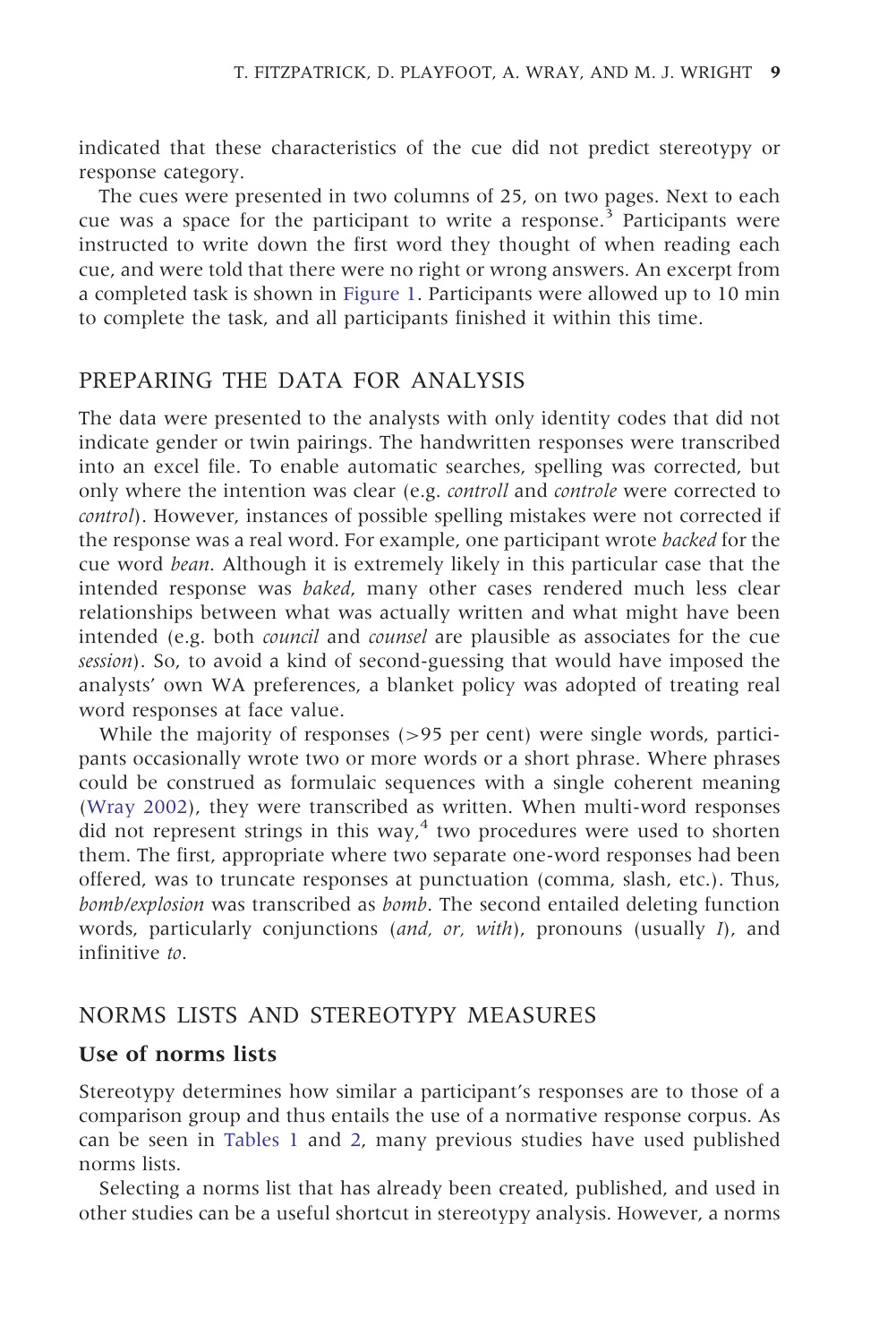<span id="page-9-0"></span>Total time taken: Date: A oe-Please write down the first word you think of when you read each of the words listed below. There are no right or wrong answers. obuse Child joint bones  $q$ qqenda  $Plan$  $landord$   $60554$ annoy huisance  $loss_{\dots}$   $(18)$ mathematics *Learlysing*  $miner$  divty  $\sim$ bean green  $blame$   $tau$ ngil Varnish  $bread$   $SO+F$  $nurre$   $CaveV$ candidate *Perfect*owe paypack  $permit$  allow cheese crackers  $pluq_{\dots}$  divain  $cloud$   $Vain$ concentrate focus prevent accident  $\frac{L}{L}$  $pudding_{\dots}, MMDMM_{\dots}$ cupboard clyanters reflect think  $delay. 1045e5$  $repair$   $mod$   $m$  $di$ <sub>et  $hel$ </sub> $heal$  $t<sub>M</sub>$ rock Concertdomestic house htd K sand  $q$ vainy  $session$   $\ell$ lass  $sin$ <sub>p</sub>  $bad$  $establish$   $turb5$ source  $\text{1001}$ extension house fence While store  $ikms$  $swear$  Oath  $fraction$   $10400$ gold *enjenieless* thick Cream  $four...$   $Gude)$ heaven  $904$ ideal best variety Paek moment weak link instance......

Figure 1: Excerpt from data set

list will only be reliable as a point of reference if it is able to transcend the impact of variables characterizing subpopulations. Until more is known about how different variables affect WA behaviour, researchers should be cautious about using independently gathered norm data as the reference point. The best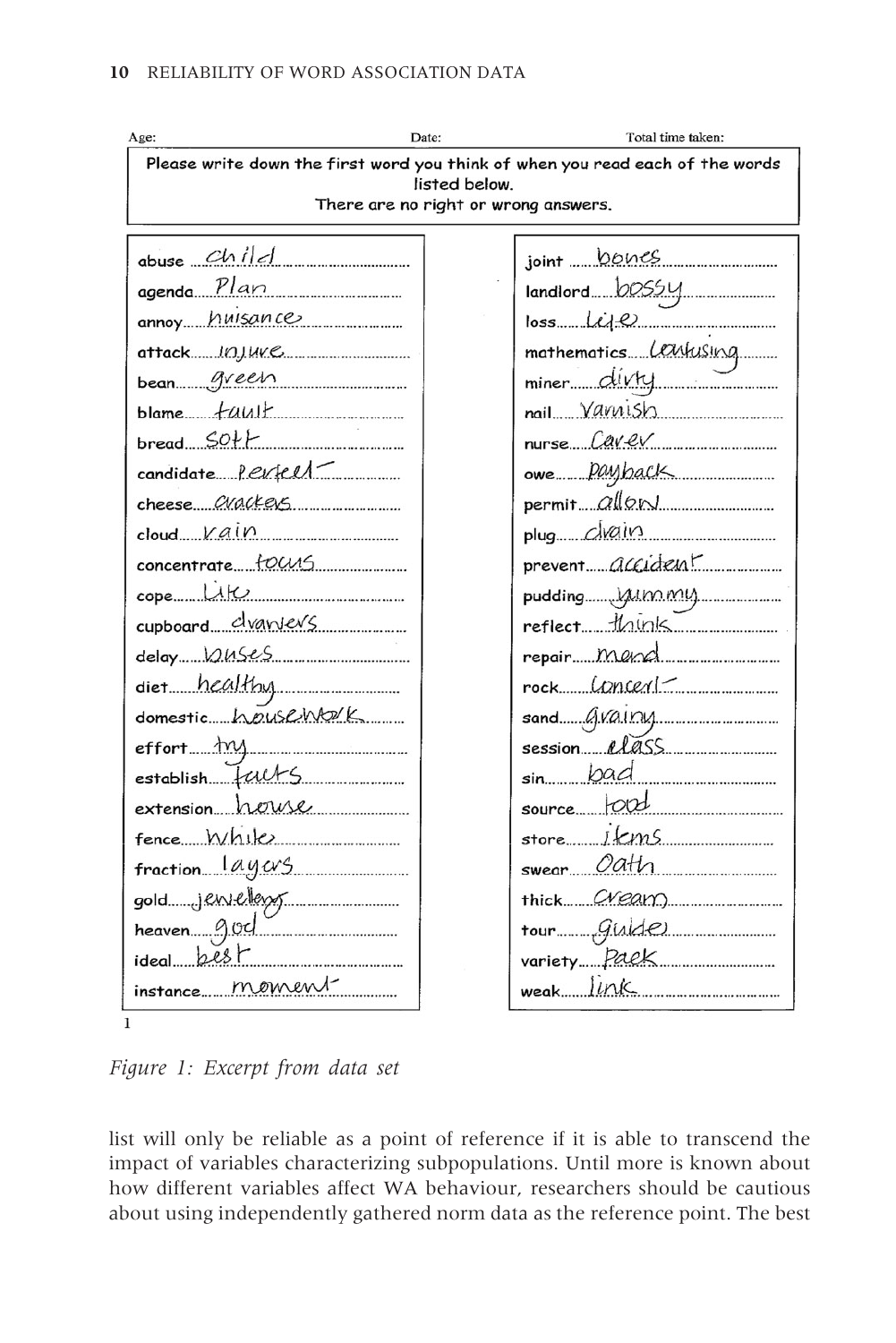way to address this issue is to create a norms list specifically for the study at hand, reliably to reflect the maximum possible number of characteristics of the study population. In this way, it will be possible to develop an understanding of the differences in such norms across populations and the contribution that those differences make in the interpretation of data. Accordingly, as outlined below, in this study separate norms lists were compiled for the two populations under investigation—16-year-olds and  $>65$ -year-olds, and it was these lists that were used to calculate stereotypy scores (see below).<sup>5</sup>

Each norms list represented the associations of 96 participants in the respective age group. The lists were created by compiling a full list of the responses for each cue word, and counting up how many times each response was given. To do this, it was necessary to determine a definition of 'word'. For example, some scholars count every different word form as a different response (so that walk is different to walked or walking or walker), while others group such responses together as versions of the same lemma. The decision we took here was to lemmatize inflectional variants but not derivational ones. Specifically, words that corresponded to level 2 of [Bauer and Nation's \(1993\)](#page-25-0) description of word families were considered the same. In practice, that meant affixes producing plural nouns or verb participles were ignored, so that cat was considered the same as cats, think the same as thinking, and walk the same as walked. Derivational affixes, though, were retained, so that health and healthy were considered different responses as were teach and teacher. The justification for this decision was that while any kind of lemmatizing potentially impacts on gaining a full understanding of collocational behaviour (compare attack and attacked as responses to heart), the impact of not lemmatizing is arguably greater because it considerably reduces the incidence of common responses across the population. The key consideration is consistency and transparency, so that the way is clear for future empirical interrogations of the potential impact of the decisions taken.

The norms lists were finalized by ordering the responses according to their frequency for that cue word, along with a record of those frequencies.

#### Scoring for stereotypy

Previous studies have scored stereotypy in different ways (see [Tables 1](#page-4-0) and [2,](#page-6-0) last column), variously awarding 'stereotypy' points

- (a) for any response in the top 3 (or 5) in the norms list
- (b) for each percentage point of the norming population giving the response
- (c) according to percentage bands of the norming population giving the response
- (d) according to the ranking of the response on the norms list
- (e) for any response that appears anywhere in the norms list
- (f) for a response that is the dominant response on the norms list.

In this article, we focus on a method using procedure (f), as this represents the measure most commonly used in the studies cited in [Tables 1](#page-4-0) and [2](#page-6-0).<sup>6</sup> It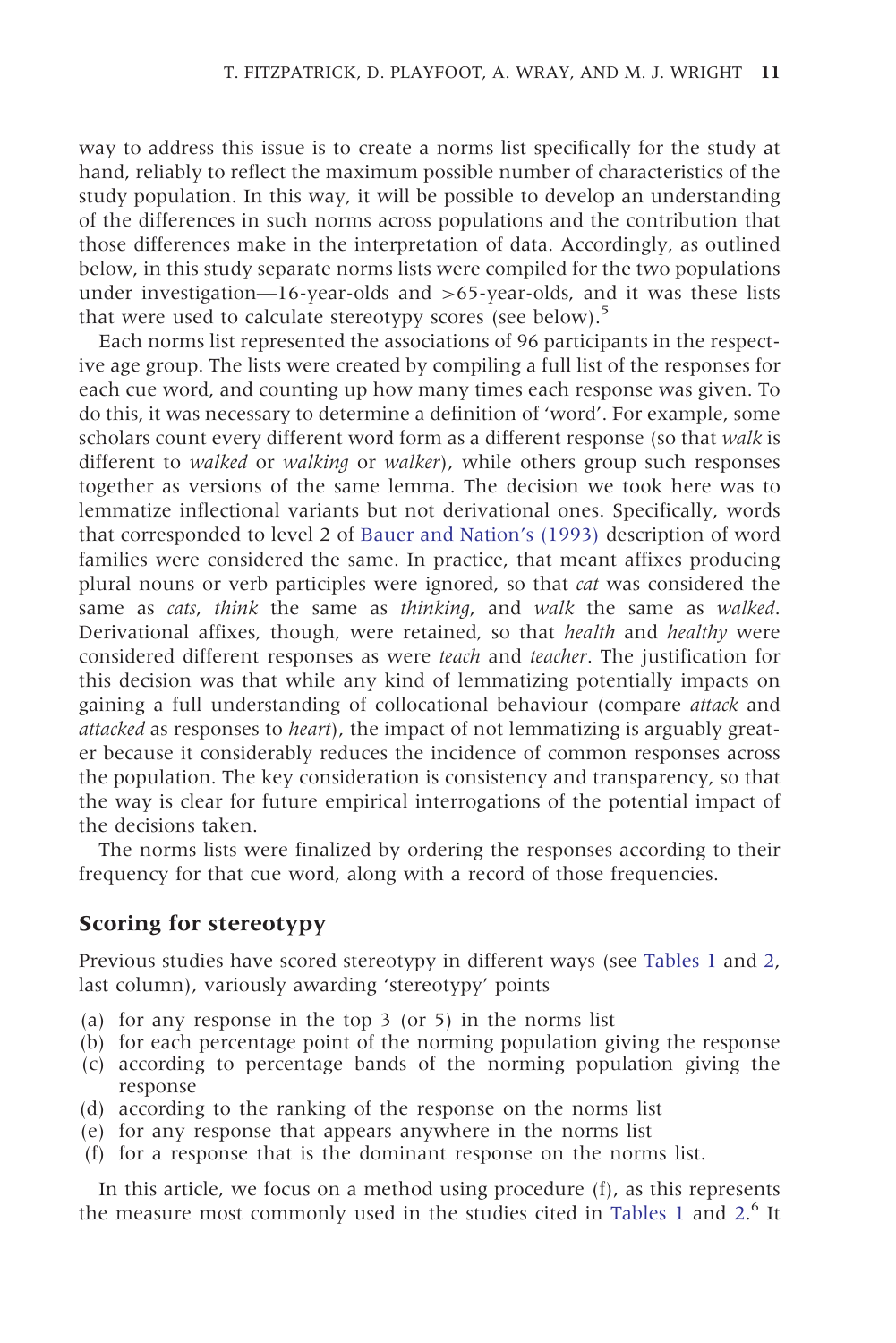should be noted, though, that the decision about which stereotypy measure to use will be dependent on the context of that particular study. In L2 research, for example, where participants typically have limited lexical resources, method (e) above might be more appropriate. Using scoring method (f), a response was considered 'stereotypical' if it was the most frequently recorded response on the norms list for the participant's age cohort. Participants scored 1 point for every stereotypical response, and all their other responses scored zero. For cues where two (or more) responses were equally popular, a point could be scored for either response.

The data used in this analysis were from participants who had provided responses to >90 per cent of the cues. In studies like this one, which use relatively frequent cue words from the participants' L1, and where participants are adults with no cognitive impairment, blank responses are rare. However, in other contexts, a proliferation of blank responses might affect the analysis of some data sets, and appropriate methodological adjustments (typically the exclusion of data sets with more than  $n$  blank responses, or scores calculated on proportional rather than raw counts) have to be implemented.

# Assessing the validity of the norms list approach

To assess the effect of norms list characteristics on the profiling of the data, age was used as a variable. The 192 participants were split on the basis of age and twin birth order (1 or 2) to create four groups (young twin 1, young twin 2, older twin 1, older twin 2).<sup>7</sup> A separate norms list was created for each group after the procedures described above, with each norms list therefore representing the responses of 48 participants. The prediction here was that differences between groups matched for age would be smaller than those not so matched.

Using the four separate norms lists as the reference, four stereotypy scores were calculated for each participant, according to the procedure described above. The first score was calculated from the norms lists to which the participant had contributed (i.e. a young twin 1 was given a point for every response that was a dominant response on the norms list compiled from all young twin 1 participants). The second stereotypy score was calculated from the norms list of responses from the group of the same age, different twin number (i.e. young twin 1 was given a point for every response that was a dominant one on the young twin 2 norms list). The third and fourth stereotypy scores were calculated from the norms list of twin 1 in the other age group, and twin 2 in the other age group. The four stereotypy scores therefore represent the similarity to 'own list', 'same age, other twin', 'twin 1, other age group', and 'twin 2, other age group' norms. Group mean stereotypy scores and standard deviations are presented in [Table 3.](#page-12-0)

Three patterns are apparent. First, twin 1s and twin 2s have similar mean scores irrespective of the norms list. This is consistent with the assumption that there would be no material differences between first- and second-born twins in the context of stereotypy score. Secondly, the levels of stereotypy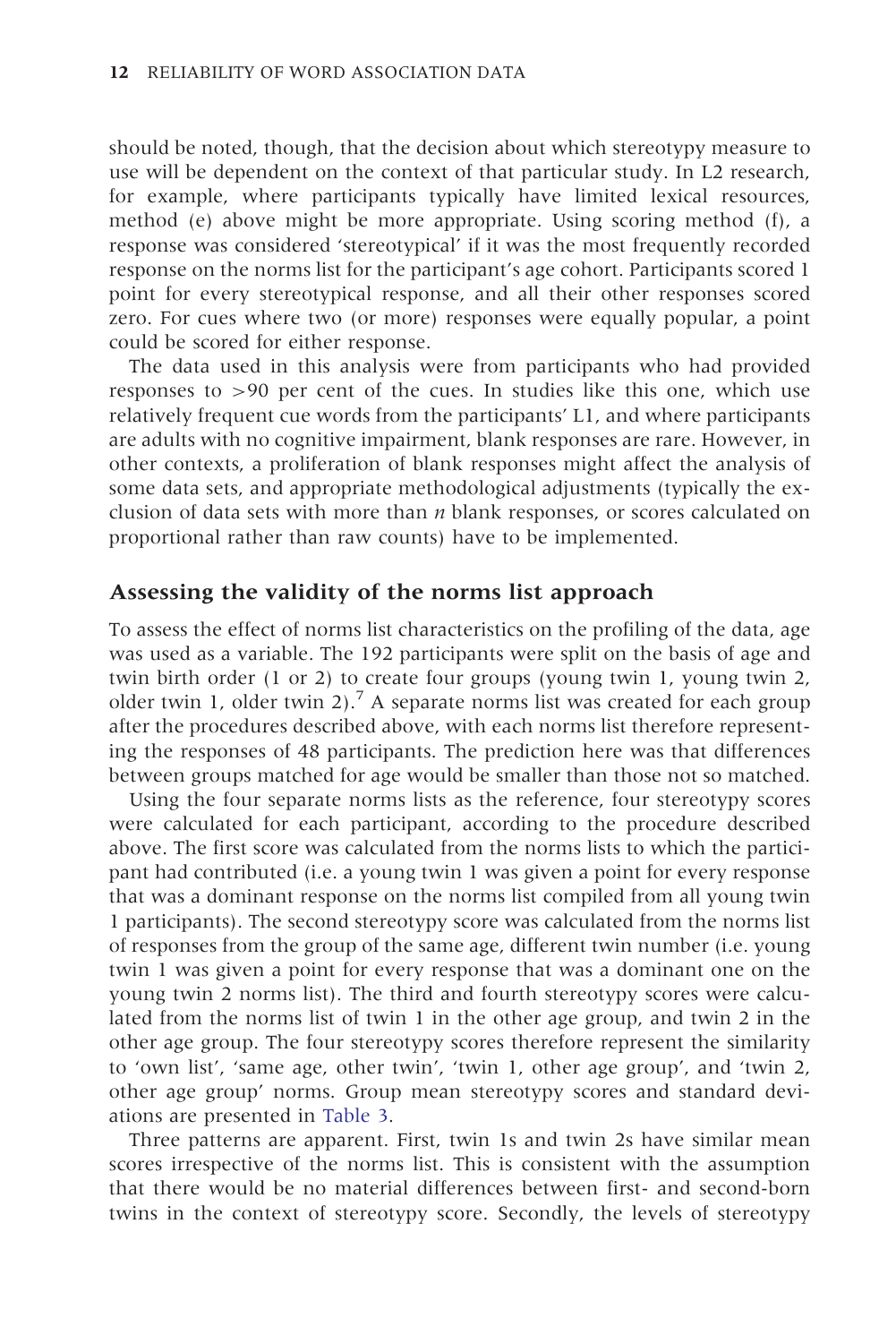<span id="page-12-0"></span>

| Table 3: Mean scores | (and standard deviations) for four measures of WA stereotypy |                        |                     |                         |
|----------------------|--------------------------------------------------------------|------------------------|---------------------|-------------------------|
| Participant group    | Comparison norms list                                        |                        |                     |                         |
| $(n=48$ per group)   | Own list                                                     | Same age<br>other twin | Other age<br>twin 1 | Other age<br>twin $2\,$ |
| Young twin 1         | 28.31 (6.68)                                                 | 25.21 (6.39)           | 18.71 (7.18)        | (10.7) 18.61            |
| Young twin 2         | 27.31 (6.12)                                                 | 27.33 (6.98)           | 18.54 (5.60)        | 19.38 (6.02)            |
| Older twin 1         | 27.10 (10.36)                                                | 25.00 (9.69)           | 19.02 (7.35)        | 17.85 (7.32)            |

**Older twin 1**  $27.10, 36(9.69)$   $25.00(9.69)$   $25.00(9.69)$   $27.10(10.36)$ **Older twin 2** 26.00 (8.05) 24.71 (7.78) 24.71 (7.78) 20.65 (6.35) 18.81 (6.08) Overall mean  $27.18$   $25.56$   $29.23$   $19.23$ 

24.71 (7.78) 25.56

26.00 (8.05) 27.18

Overall mean Older twin 2 Older twin 1

| l<br>$\frac{1}{2}$              |
|---------------------------------|
|                                 |
| ・ノミークフリクチャー データクサーチクト           |
|                                 |
|                                 |
|                                 |
|                                 |
|                                 |
|                                 |
|                                 |
| デフィン アッチフー コクそうりつ タチク<br>טט וטט |
|                                 |
|                                 |
| ¢<br>ì<br>ך<br>ר<br>$\vec{a}$   |

18.81 (6.08) 18.96

 $20.65(6.35)$ 19.23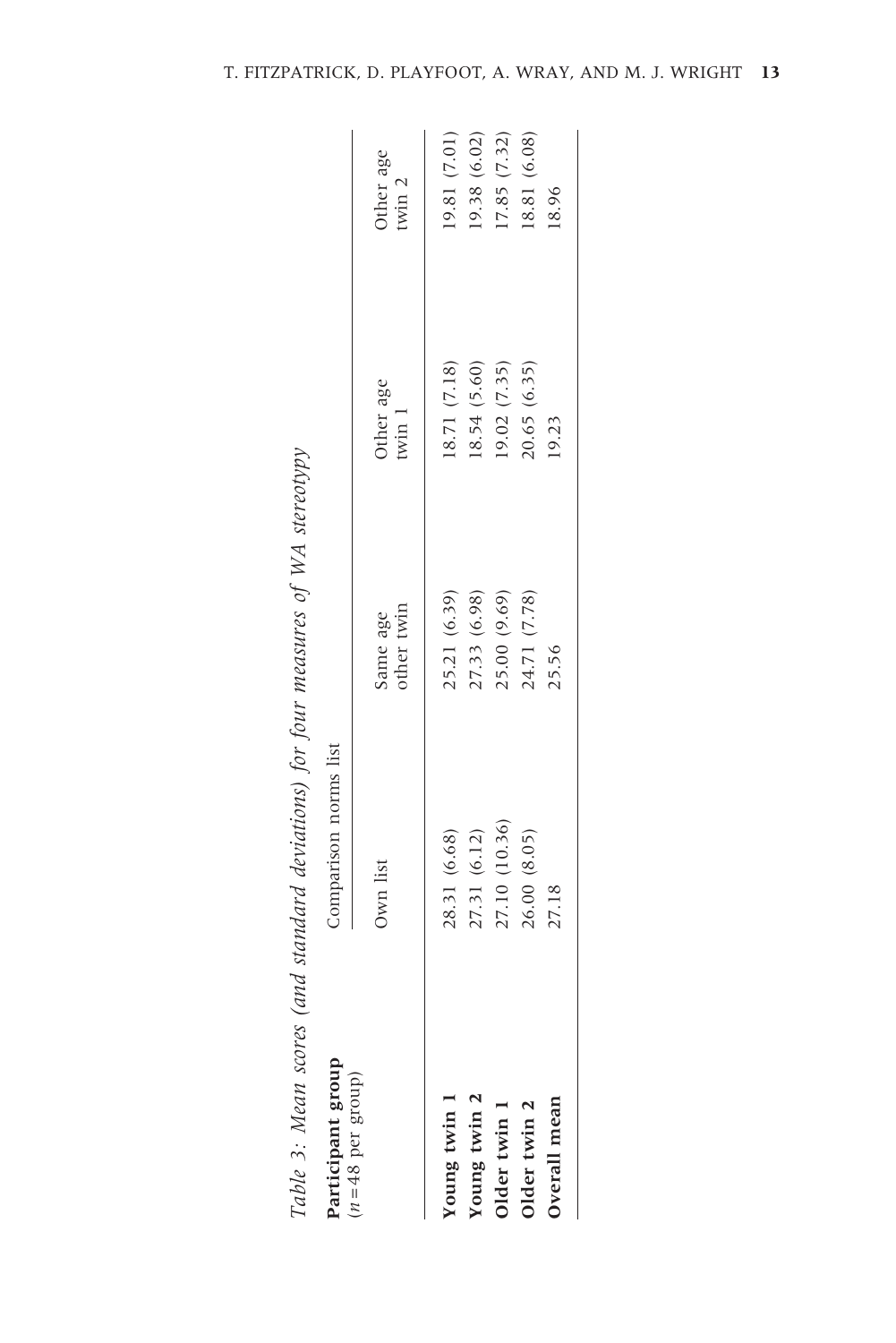for any given condition of comparison (i.e. the figures in each column) are similar, which indicates that the four groups' responses are related to each other in a consistent way. Thirdly, all participants' responses are more typical of their own age group than of the other age group, as shown by the lower mean stereotypy scores when using the norms derived from the other age twin lists.

To test the significance of the observations derived from these descriptive statistics, stereotypy data were entered into age (2) by twin (2) by norms list (4) repeated measures analysis of variance analyses by subjects and by items. Age and twin were entered as between subject variables in the analysis by subjects, and as within subject variables in the analysis by items. 'Norms list' was treated as a within subjects variable in both analyses. Greenhouse-Geisser corrections were applied to all analyses including the norms list factor, as it violated the assumption of sphericity. The analysis was conducted to establish whether (i) the choice of norms list for comparison had a significant effect on the stereotypy scores of the participants and (ii) whether there were overall differences in stereotypy levels between age groups or twin pairs once norms list factors were taken into account. The main effect of norms list was significant by subjects and by items  $[F_1 (3, 564) = 136.948$ , MSe = 25.730,  $p < .001$ ,  $\eta^2 = .421$ ; F2 (3, 297) = 69.319, MSe = 22.181, p < .001,  $\eta^2 = .412$ ]. Bonferronicorrected follow-up *t*-tests ( $\alpha/6 = .0083$ ) revealed that mean 'own list' and 'same age group' stereotypy scores (27.18 and 25.56) were both significantly higher than those calculated from the other age group norms lists (19.23 and 18.96). The mean 'own list' stereotypy score (27.18) was significantly higher than stereotypy on the other norms list from the same age group (25.56), as is predictable given that participants' responses by definition all appear on their own norms list, and thus potentially contributed to the dominance of that response. The small difference in mean stereotypy in relation to other age twin 1 and other age twin 2 lists was not significant. The main effects of age and twin number did not reach significance, and no interactions were significant.

This analysis demonstrates the importance of using age-appropriate norms lists in the study of WA stereotypy. Participants gained an advantage of more than six stereotypy points (average 25.56 versus average 19.1) when scored against age-appropriate lists. There are several possible reasons for an age-related difference in the norms lists. One is that certain changes in WA selection strategies occur as a function of ageing. A second is that each generation has its own preferred set of vocabulary and/or associations. The first explanation predicts that the 16-year-olds' responses would, over time, come to resemble more closely the norms of the 65+ years age group. This means that the appropriacy of norms for new experimental groups could be calculated as a gradation on the basis of age. The second explanation predicts that the 16-year-olds would, in 50 years time, display norms rather similar to those they produced in teenage, but that a new cohort of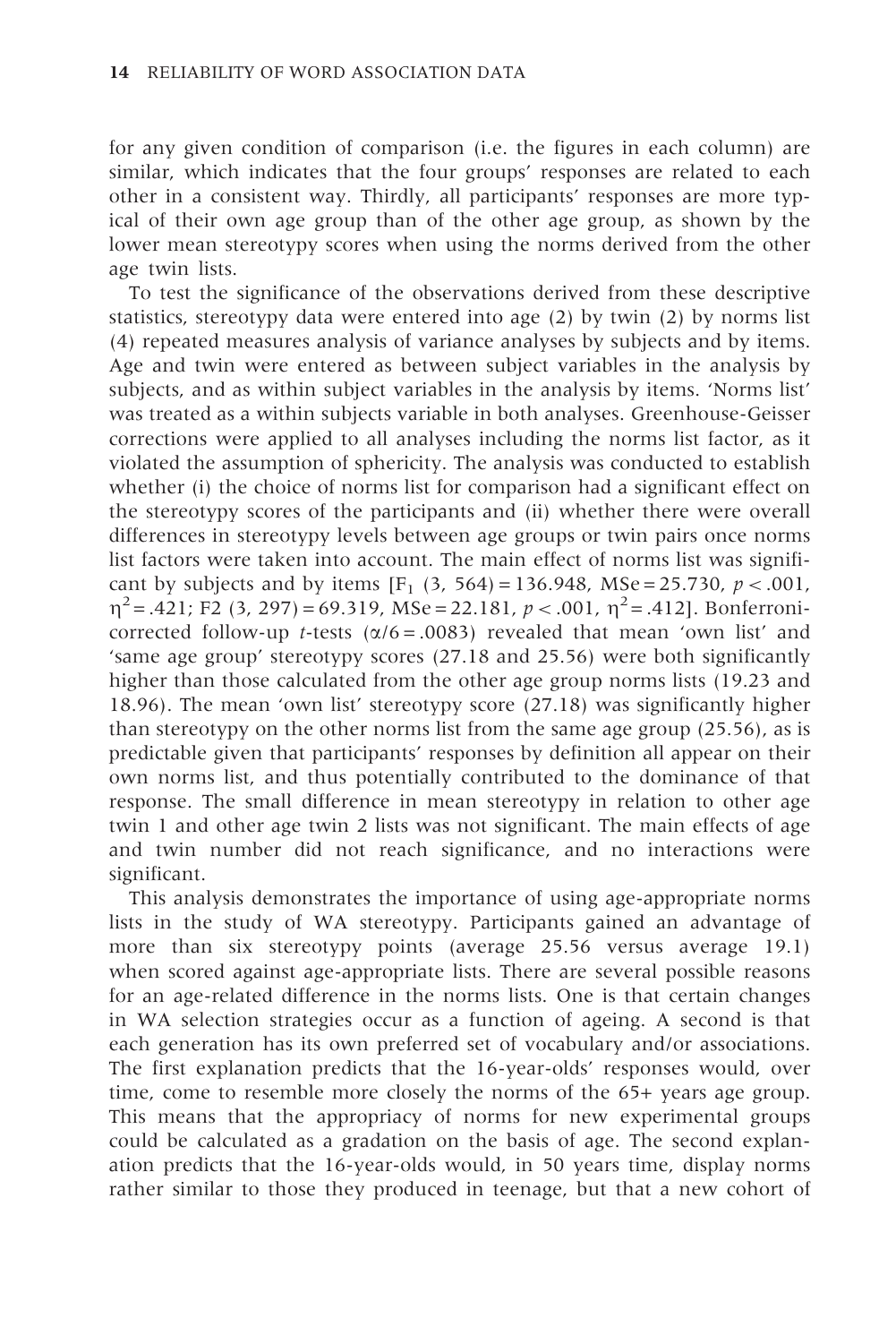| $n = 36$ | Test 1 |  |                                                         | Test 2 |  |              | Correlation |
|----------|--------|--|---------------------------------------------------------|--------|--|--------------|-------------|
|          |        |  | Min Max Mean                                            |        |  | Min Max Mean |             |
|          |        |  | <b>Stereotypy</b> 4 42 23.86 (8.371) 8 39 23.78 (7.388) |        |  |              | $0.855*$    |

Table 4: Test–retest—stereotypy scores with correlation coefficient

\*  $p < .01$ .

16-year-olds at that time would produce new norms. A third possibility is that age and generation interact, such that as one gets older one attends to different concepts and words in the environment, as a function of one's changing interests and common activities, themselves influenced by prevailing generational cultural preferences. This more complex explanation, if correct, would predict that neither of the norms lists developed in this study would be a good match for the 16-year-olds when they got to 65+ years. Common to all three explanations is the caution about using as a reference point any norms list that is not derived directly from the target population.

#### Assessing the reliability of the stereotypy measure

For a measure to be considered reliable, it should produce comparable results at two test events using the same participants, always assuming participant performance is a stable factor. Key reasons why participant performance might not be replicable are practice effects including memory for the previous iteration (if the test events are close in time) and developmental or attritional changes in the participant's underlying organization of response options (if the test events are temporally very distant). The interval between test events here was  $\sim$ 3 months, which was considered large enough to minimize practice effects without reflecting substantial inherent changes in lexical knowledge or organization.

Thirty-six of the younger participants provided the data for this analysis, having completed the WA task on two separate occasions. Following the finding reported above, age-appropriate norms lists were used to score participants' responses for stereotypy. Table 4 presents descriptive statistics for stereotypy test and retest scores.

Mean scores were broadly similar across test times, with a significant positive test–retest correlation indicating consistency in WA behaviour over time. A calculation of repeated responses revealed that this consistency in scoring is not explained by participants producing the same responses to the same cues at each test time: on average identical responses were only produced for 25.5 of the 100 cues ([Table 5](#page-15-0)).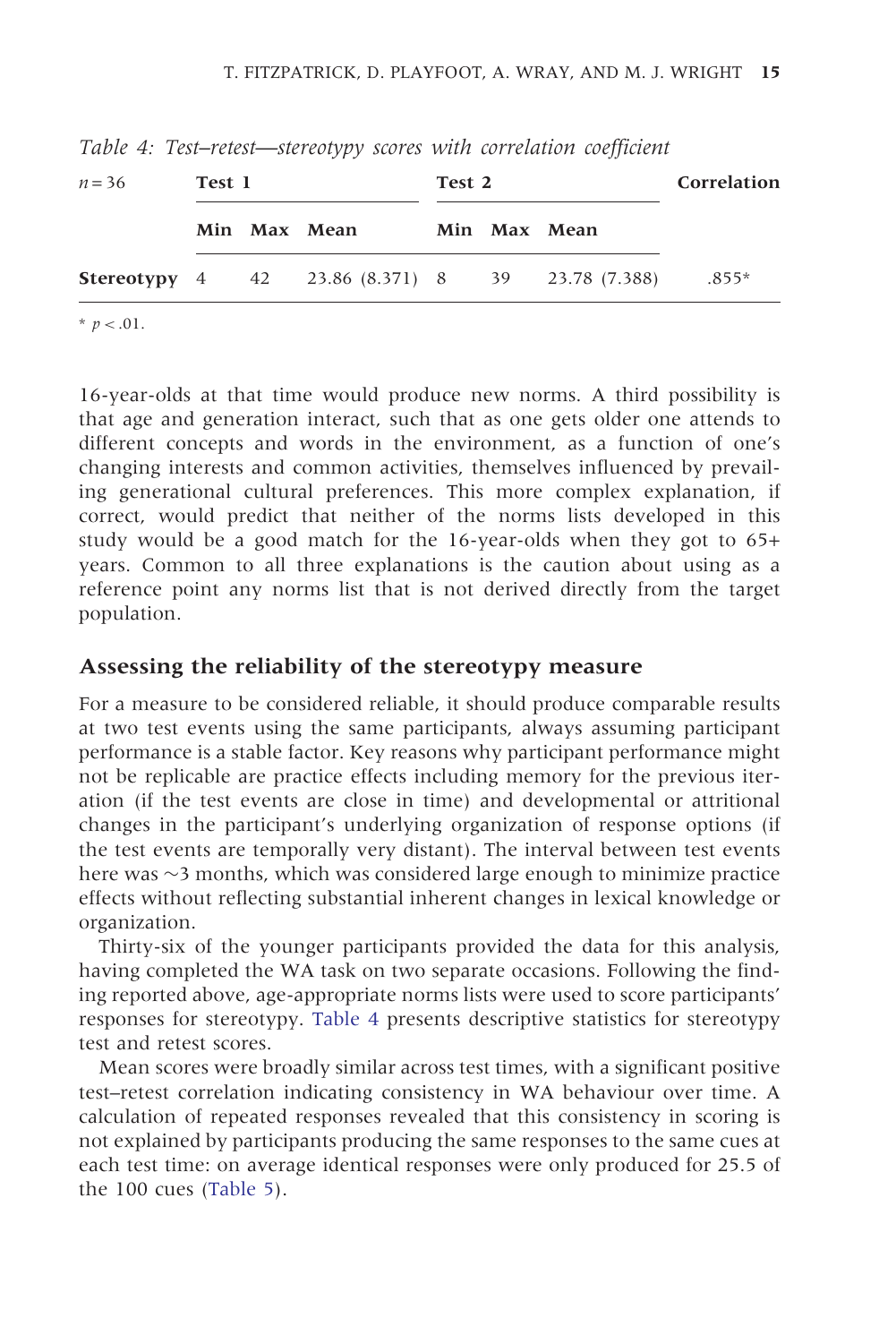| $n = 36$       | Min | Max | Mean  | <b>Standard deviation</b> |
|----------------|-----|-----|-------|---------------------------|
| Repeated items | 8   | 54  | 25.53 | 9.667                     |

<span id="page-15-0"></span>Table 5: Response items repeated at test time two (maximum 100)

# WA RESPONSE TYPE MEASURES

WA behaviour has also conventionally been assessed in terms of the types of link between the cue and the response. In early studies of this nature, analyses of the links were based on the Saussurian definitions of syntagmatic and paradigmatic relationships. A distinction was made between pairs of words that cooccur in text (syntagmatic, e.g. van-drive) and pairs of words that can be substituted for one another without changing the grammaticality of the sentence (paradigmatic, e.g. van-train). A third category, known as 'clang', was later added to this framework to represent responses based on the form of the cue, typically phonological (e.g. van-fan). Of the studies summarized in [Tables 1](#page-4-0) and [2,](#page-6-0) some (e.g. [Ervin 1961;](#page-25-0) [Gewirth](#page-26-0) et al. 1984) use variations of this framework and terminology, and there has more recently been a partial shift towards a change in terms to increase transparency, for example, 'collocational', 'semantic', and 'phonological'. Developments in cognitive linguistics relating to the categorization of sense relations (e.g. [Croft and Cruse 2004\)](#page-25-0), insights from natural language processing research (e.g. latent semantic analysis, [Landauer](#page-26-0) et al. 1998), and the development of large-scale lexical databases such as WordNet [\(Miller 1995\)](#page-26-0) have some potential to challenge and inform WA categorization systems, especially in the case of semantic (paradigmatic) connections. However, the recurrence in WA data of syntactic (usagebased) and orthographic/phonological associations has endorsed the continued inclusion of categories that accommodate these, such as the syntagmatic and clang categories in the conventional classification system.

These broad categories have revealed some qualitative differences in the response behaviours of children and adults [\(Nelson 1977\)](#page-26-0). However, category comparisons between responses of other participant groups have been less conclusive, with studies sometimes producing contradictory findings (see [Meara 2009](#page-26-0) for a summary of these in relation to L2 investigations). [Fitzpatrick \(2006\)](#page-25-0), also focusing on L2 WA processes, proposes a categorization based on a word knowledge framework ([Nation 2001\)](#page-26-0), which specifies subtypes of association response within each main category. She argues that this fine-grained approach provides greater insight into how learners of English engage with words. Her studies of distributions across these subcategories reveal differences between WA behaviour of L1 and L2 users of English, and between L2 users of different proficiency levels, which had hitherto been masked by the broad category approach ([Fitzpatrick 2006,](#page-25-0) [2009\)](#page-26-0).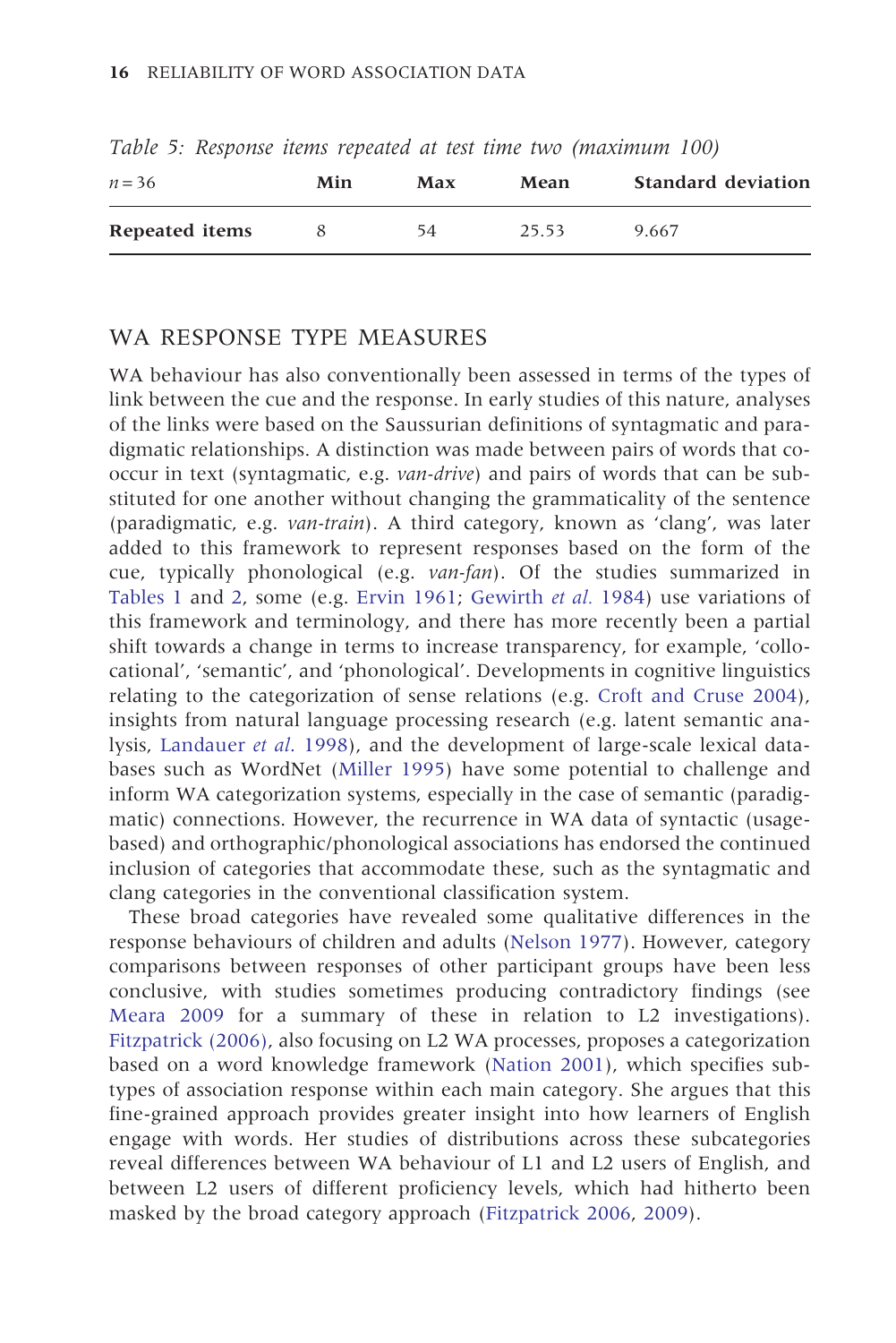#### Categorization of responses

The system of categorization used in the present analysis was based on [Fitzpatrick \(2006\),](#page-25-0) and informed by the findings of subsequent studies ([Fitzpatrick 2007,](#page-25-0) [2009](#page-26-0); [Fitzpatrick and Izura 2011](#page-26-0); [Higginbotham 2010\)](#page-26-0). Key features of the revised system are, first, a rationalization of the number of subcategories, so as to ensure definitions are clear and the number of responses for each type is large enough for formal analysis. Secondly, the framework allows for responses to be coded as a potential combination of multiple links. For example, knife is commonly followed by fork in general usage (a collocation), but they are also items from the same lexical set (cutlery). In previous WA categorization systems, the researcher would be forced to make a choice as to which of these reasons was more likely. Here, the response can be classified as being both *lexical set* and *cue*response collocation. It is advantageous to be able to recognize this level of complexity in light of the finding that participants are particularly quick to respond when the cue and the response are linked in more than one aspect ([Fitzpatrick and Izura 2011](#page-26-0)).

The new framework comprises 14 subcategory headings in total, and is summarized in [Table 6,](#page-17-0) with examples drawn from data in the present study.

#### Scoring WA responses using categories

The rationale when devising a categorization framework is to sustain a balance between consistency and common sense, while adequately accommodating all the responses. This is not an easy task, nor an exact science, because the analyst's belief that a participant probably had a reason for giving a particular response is not always enough to create a warrantable assumption about the link. To avoid second-guessing, the balance of power must lie with consistency. In this study, two specific procedures were used to maximize such consistency. First, to ensure that the raters were not influenced by the respondent's previous behaviour patterns, or by the popularity of a particular response across the sample, the categorization was done by cue not by participant. Thus, the complete list of responses to each cue was compiled into a single list, and duplicate answers were deleted, so that each response was listed only once per cue word. The relationship between cue and response was thereby neutralized, meaning that when raters were assigning responses to categories, they were not tempted to think 'this person has given a lot of collocations already so this is probably one too', or 'only one person said this so it's likely to be an erratic response'.

The complete set of responses to all the cues was categorized by two raters separately, according to the definitions above. Once the categorization had been completed by both raters, the scoring of responses was compared, revealing that 76.9 per cent of response items had been assigned to the same category in the initial coding. A further 22.8 per cent of the classifications were agreed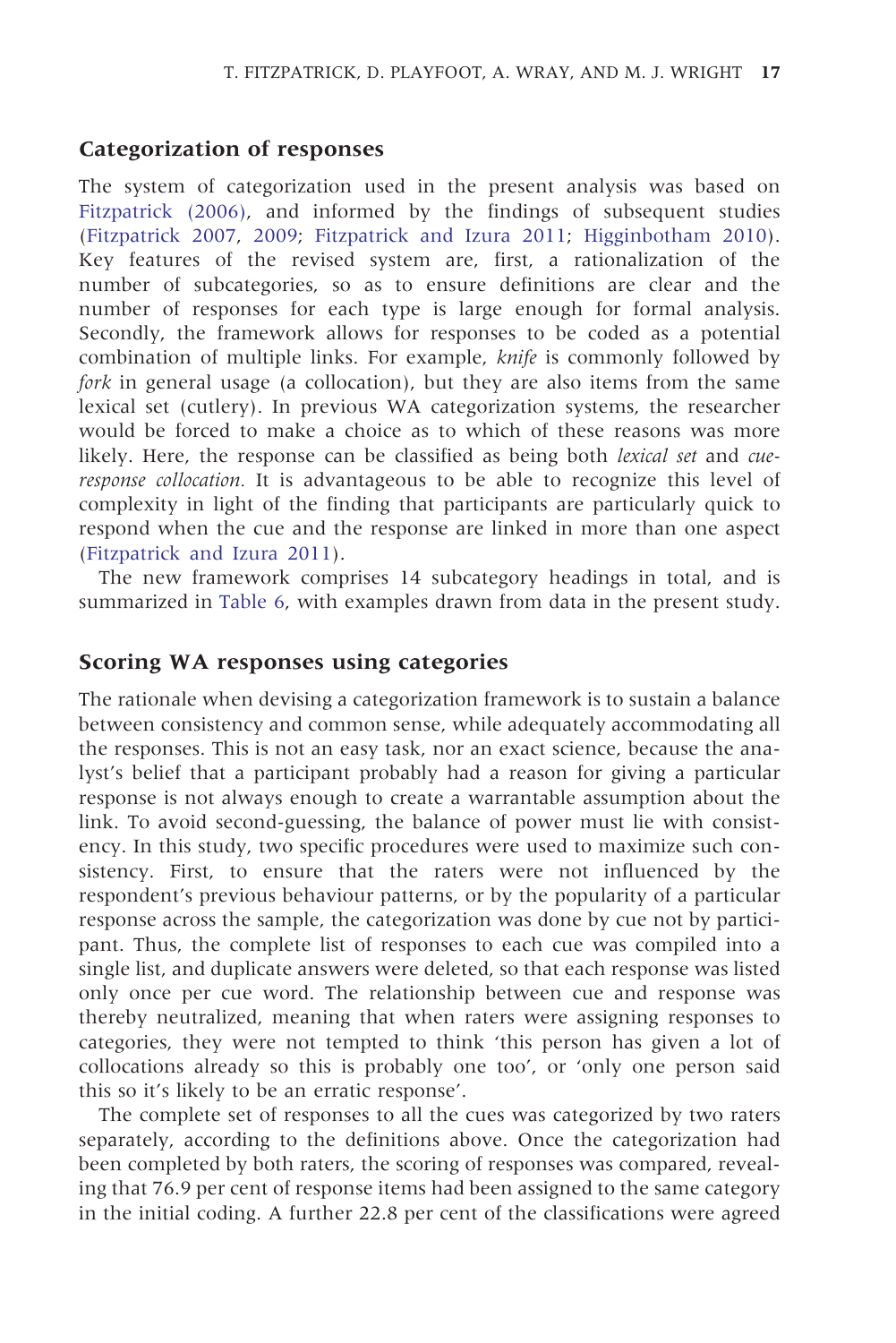<span id="page-17-0"></span>

| Table 6: Subcategories used to classify WA responses               |                                                                                                                                                 |                                                                                                                |
|--------------------------------------------------------------------|-------------------------------------------------------------------------------------------------------------------------------------------------|----------------------------------------------------------------------------------------------------------------|
| Subcategory                                                        | Definition                                                                                                                                      | Example                                                                                                        |
| Synonym                                                            | Cue and response are synonymous in some situations                                                                                              | $Fraction \rightarrow portion$<br>$Estability \rightarrow build$<br>$Delay \rightarrow impede$                 |
| Lexical set                                                        | Cue and response share a hyponym, or one word in the<br>pair is an example of the other; includes antonyms                                      | $Bean \rightarrow vegetable$<br>$Permit \rightarrow deny$<br>$Bean \rightarrow pea$                            |
| Other conceptual                                                   | Cue and response are related in meaning, but are not<br>synonyms or in the same lexical set                                                     | $Nurse \rightarrow iliness$<br>$Fence \rightarrow field$<br>$Sim \rightarrow proyer$                           |
| Cue-response collocation                                           | Cue is followed by the response in common usage; in-<br>cludes compound nouns                                                                   | $Swer \rightarrow word$<br>$Fence \rightarrow post$<br>$Rock \rightarrow roll$                                 |
| Response-cue collocation                                           | Cue is preceded by the response in common usage; in-<br>cludes compound nouns                                                                   | $\textit{Candidate} \rightarrow \textit{Nonimate}$<br>$Fence \rightarrow electric$<br>$Plug \rightarrow spark$ |
| response-cue collocation<br>Affix manipulation<br>Cue-response and | Cue is the response with the addition, deletion or changing<br>Cue could precede or follow the response in a common<br>of an affix<br>phrase(s) | $Abuse \rightarrow abusive$<br>$trony \rightarrow \text{ironic}$<br>$Rock \rightarrow hard$                    |
| Similar in form only                                               | Cue and response are similar in orthography and/or<br>phonology but do not share meaning                                                        | $Plug \rightarrow unplug$<br>$Fence \rightarrow hence$<br>$Weak \rightarrow week$                              |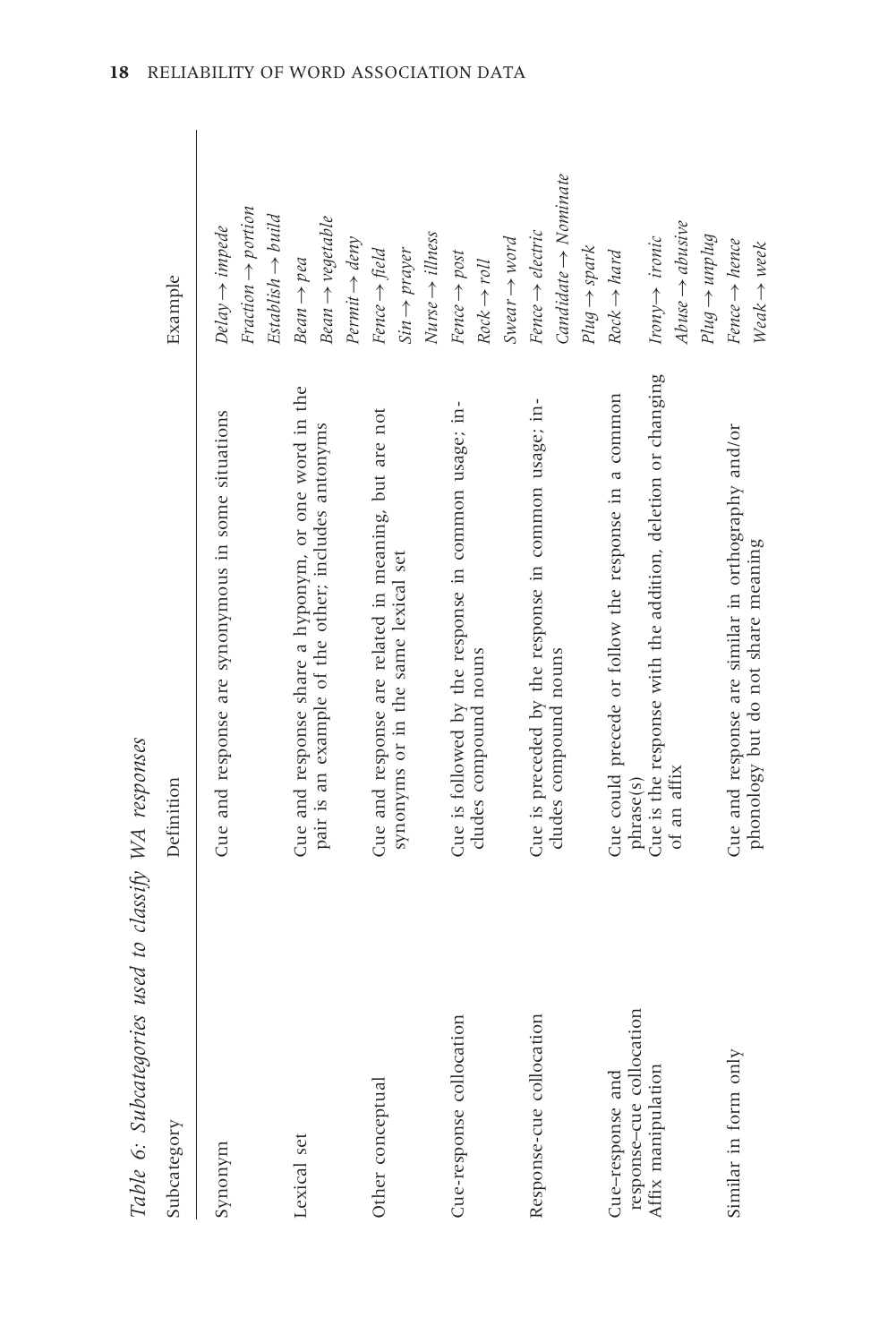| Subcategory                                     | Definition                                                                           | Example                                                                  |
|-------------------------------------------------|--------------------------------------------------------------------------------------|--------------------------------------------------------------------------|
| Two-step association                            | Cue and response appear linked only through another<br>word                          | $Weak \rightarrow Monday$ (via week)<br>Owe $\rightarrow$ mine (via own) |
| Erratic                                         | The link between cue and response seems illogical.<br>Includes repetition of the cue | $Heaven \rightarrow heaven$<br>$Wolf \rightarrow and$                    |
| Lexical set and cue-response collocation        |                                                                                      | $Bread \rightarrow cheese$<br>$Gold \rightarrow silver$                  |
| Lexical set <i>and</i> response-cue collocation |                                                                                      | $Theese \rightarrow bread$<br>$Hearen \rightarrow \textit{hell}$         |
| Synonym and cue-response collocation            |                                                                                      | $Nurse \rightarrow doctor$<br>$Torch \rightarrow light$                  |
| Synonym and response-cue collocation            |                                                                                      | $Show \rightarrow push$                                                  |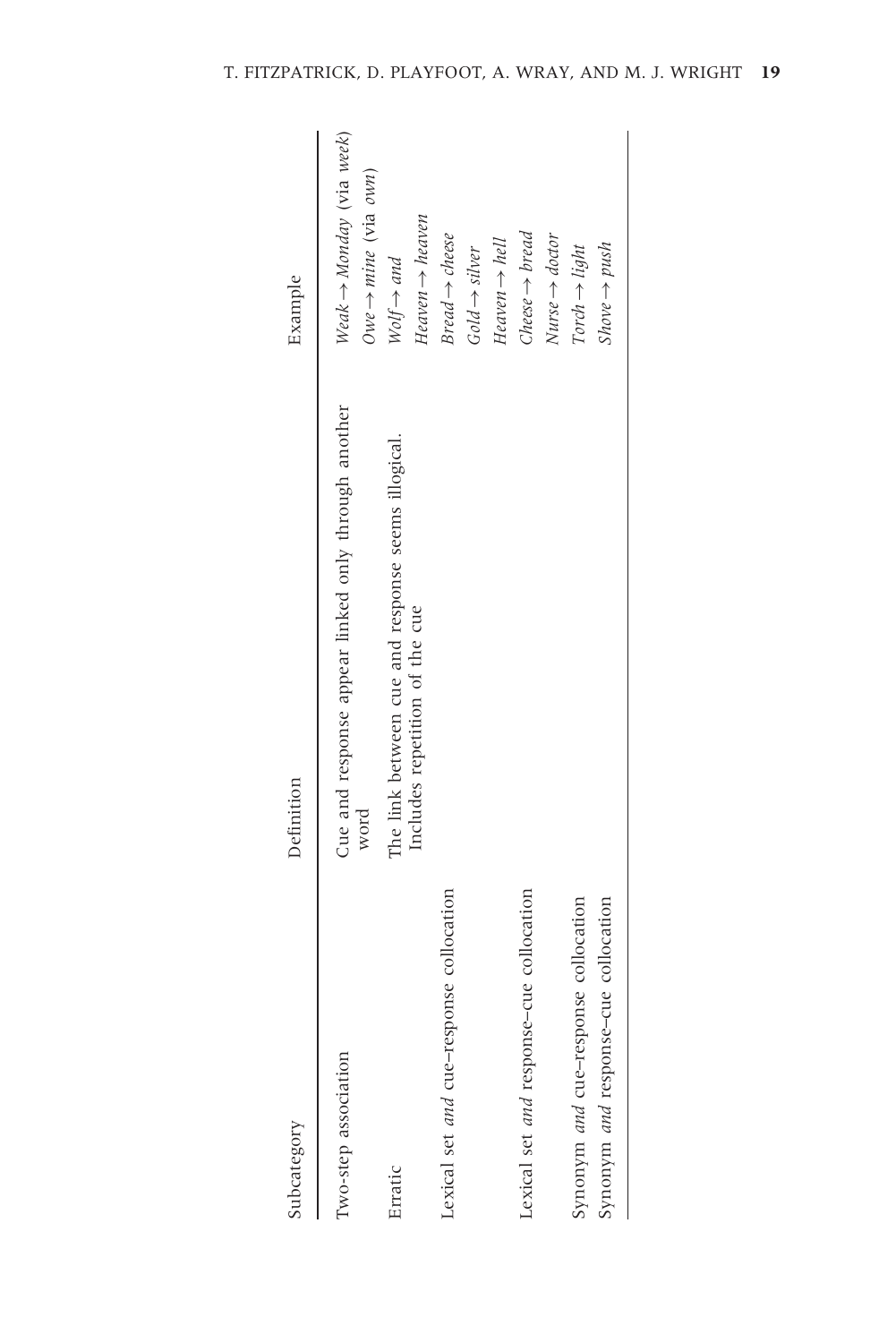after a short discussion and close reference to the definitions. The non-alignments in the initial categorization of these responses were usually attributable to one rater missing a possible sense of the cue word. For example, one rater had missed the fact that routine could mean 'dull, boring, and monotonous', while the other missed the meaning of *establish* as 'to prove'. This highlights the necessity for multiple raters, particularly given the demands on raters to pay close attention to such large amounts of data. Agreement about the categorization of a small number of responses (0.3 per cent) could not be reached even after discussion. In these cases, a third party was consulted, and the link identified by the third party was used to arbitrate between the two options. During the categorization process, two cue words were found to be problematic, in that participants commonly mistook them for a (near-) homophone. Miner was mistaken for *minor*, and responded to as such, and *instance* was responded to as instant. These cues and the responses they elicited were excluded from the categorization analysis.

Using a spreadsheet, the responses were allocated their category type, and the instances of each category were summed to create individual response profiles.

#### Assessing the reliability of the categorization system

Having categorized participants' responses according to the process described above, an assessment of the reliability of this method was undertaken. The aim was to establish whether, irrespective of specific items in responses, the distributional patterns of response types were replicable—these patterns are the basis on which observations might be made about differences in participant profiles. Data from the 36 test–retest participants were used. Responses were categorized according to the framework in [Table 6,](#page-17-0) and profiles were produced for all participants at time 1 and time 2. The mean number of responses in each subcategory is presented in [Table 7](#page-20-0), along with test–retest correlation coefficients (categories represented by, on average, less than one response per participant are not listed). Of the six main subcategories, significant positive correlations were observed for all but the erratic response category. High scorers on a given category in the initial test were likely to be high scorers on the same category in the retest.

As observed in connection with the stereotypy analyses reported above, this consistency cannot be attributed to participants providing identical response items at each test time [\(Table 5\)](#page-15-0); the consistency here is in the type of response given, not the item itself.

# Assessing the validity of the category clusters: a principal components analysis

As mentioned previously, a common analytic approach to WA data is to cluster responses into semantic, collocational, and form-based groups, and indeed the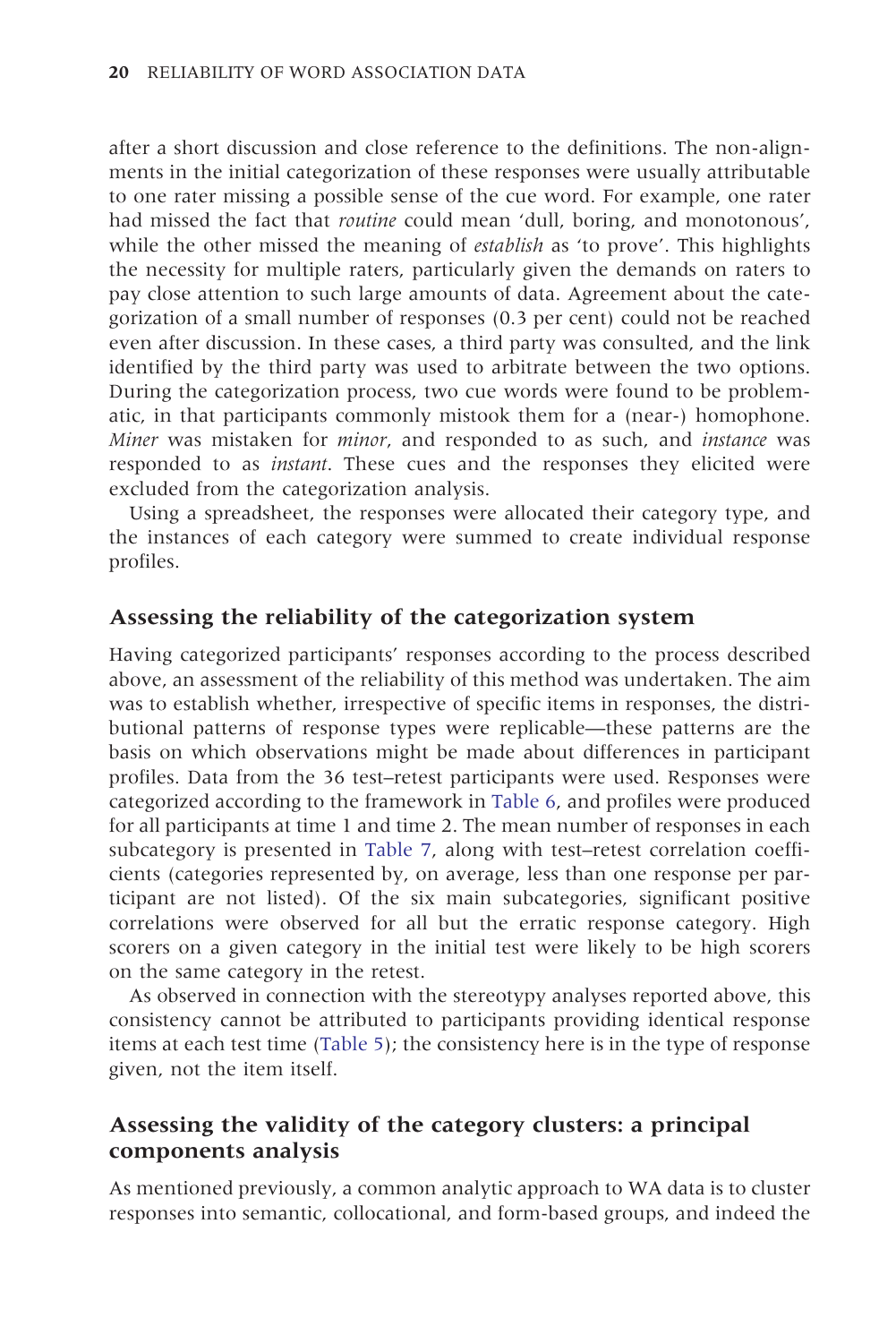| $n = 36$                 | Test 1        | Test 2        | Correlation |
|--------------------------|---------------|---------------|-------------|
| Synonym                  | 17.17 (8.062) | 14.61 (6.478) | $.721*$     |
| Lexical set              | 5.81 (2.877)  | 6.06(3.189)   | $.521*$     |
| Other conceptual         | 51.42 (9.749) | 52.28 (9.254) | $.824*$     |
| Cue-response collocation | 10.86 (6.095) | 12.25 (5.406) | $.724*$     |
| Response–cue collocation | 6.47(3.247)   | 6.97(2.932)   | $.518*$     |
| Erratic                  | 1.06(1.548)   | 1.22(1.606)   | .259        |

<span id="page-20-0"></span>Table 7: Test–retest—mean category scores and correlation coefficients (categories represented by an average of <1 response per participant are not included)

 $*$   $p < .001$ .

subcategories proposed by Fitzpatrick were originally presented as subdivisions of these three groups. While there are theoretical grounds for making these distinctions, whether responses actually cluster in this way is an empirical question, which can be explored by submitting WA profile data (i.e. category scores) to a principle components analysis.

Principal components analysis is a technique designed to organize large numbers of inter-correlated variables into clusters such that the information can be described using only a small number of 'components'. This has advantages in terms of statistical power, and avoids multi-collinearity problems when using regression analyses. For example, imagine you have a bowl containing 100 sweets and you ask a child to pick five. There are a large number of possible combinations of five sweets that the child could choose. When asked, the child tells you that he/she decided which sweets to take on the basis of their colour, picking only red ones. A second child chooses five sweets from the bowl, and also takes only red sweets, but this child tells you that his/her decision was based on flavour. As there is a strong correlation between the colour and flavour of sweets, the identical selections of these two children, in the context of a larger set of children choosing on other grounds, could not be explained reliably using either of these variables, as both are possible explanations for their choice. A principal components analysis identifies patterns like this in the data set, and suggests a single 'colour–flavour' factor instead. Another child chooses five sweets from the bowl, but his/her strategy is to take the sweets closest to the surface. His/her selection has nothing to do with the 'colour–flavour' factor, and the variance in sweet picking is instead explained by proximity.

This analysis takes the total variance in the WA behaviour and attempts to partition it into linear components. The procedure results in clusters of variables (in this case, WA categories), which explain a proportion of the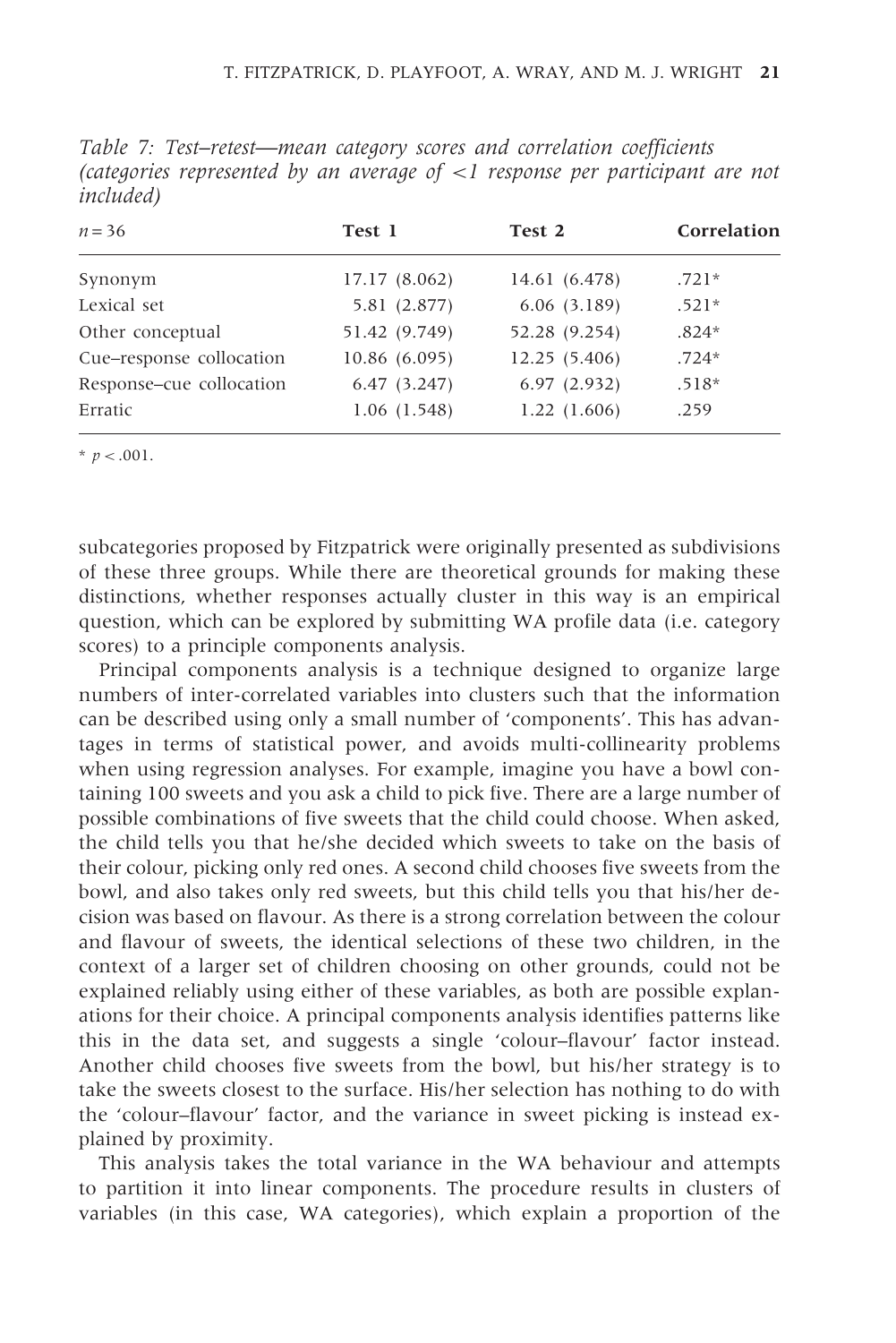variance not explained by anything else. If the three major conventional categories are valid, they should manifest as clusters. Our initial categorization matrix contained 14 possible classifications for a response. Response data from 540 participants (all aged 16 years), in the form of response profiles, were entered into a principal components analysis. The sample size was determined to be adequate using the Kaiser–Meyer–Olkin measure  $(KMO = .51)$ . The data met the sphericity assumption as determined by a significant Bartlett's test statistic  $\chi^2$  (78) = 1069.056, p < .001]. The principal components analysis extracted five factors (rotated using the varimax procedure with Kaiser normalization) to explain the data. The rotated component matrix is presented in Table 8. The component labels in the table represent our interpretation of the component clusters; the analysis merely identifies them as discrete components.

Table 8 lists components from left to right, in order of the proportion of variance in the data they account for, with the largest proportion being attributed to the first rows. The first component identified comprises synonym, lexical set, and other conceptual link categories. This can be described as a meaning-based (semantic) component, as a conceptual link between cue and response underlies each of these subcategories. A second component includes both cue–response and response–cue collocations. This can be described as a position-based (collocational) component, as the link is determined by the

| WA sub-category               | Component |          |      |                |                             |  |  |
|-------------------------------|-----------|----------|------|----------------|-----------------------------|--|--|
|                               | Meaning   | Position | Form | Multi-position | Position<br>plus<br>meaning |  |  |
| Other conceptual              | $-.822$   |          |      |                |                             |  |  |
| Synonym                       | .717      |          |      |                |                             |  |  |
| Lexical set                   | .709      |          |      |                |                             |  |  |
| Cue–response                  |           | .816     |      |                |                             |  |  |
| Response–cue                  |           | .672     |      |                |                             |  |  |
| Two step                      |           |          | .641 |                |                             |  |  |
| Erratic                       |           |          | .617 |                |                             |  |  |
| Affix                         |           |          | .548 |                |                             |  |  |
| Form only                     |           |          | .535 |                |                             |  |  |
| Cue-response-response-cue     |           |          |      | .788           |                             |  |  |
| Lexical set plus response–cue |           |          |      |                | $-.743$                     |  |  |
| Synonym plus cue–response     |           |          |      |                | .685                        |  |  |

Table 8: Rotated component matrix (factor loadings below 0.5 have been suppressed)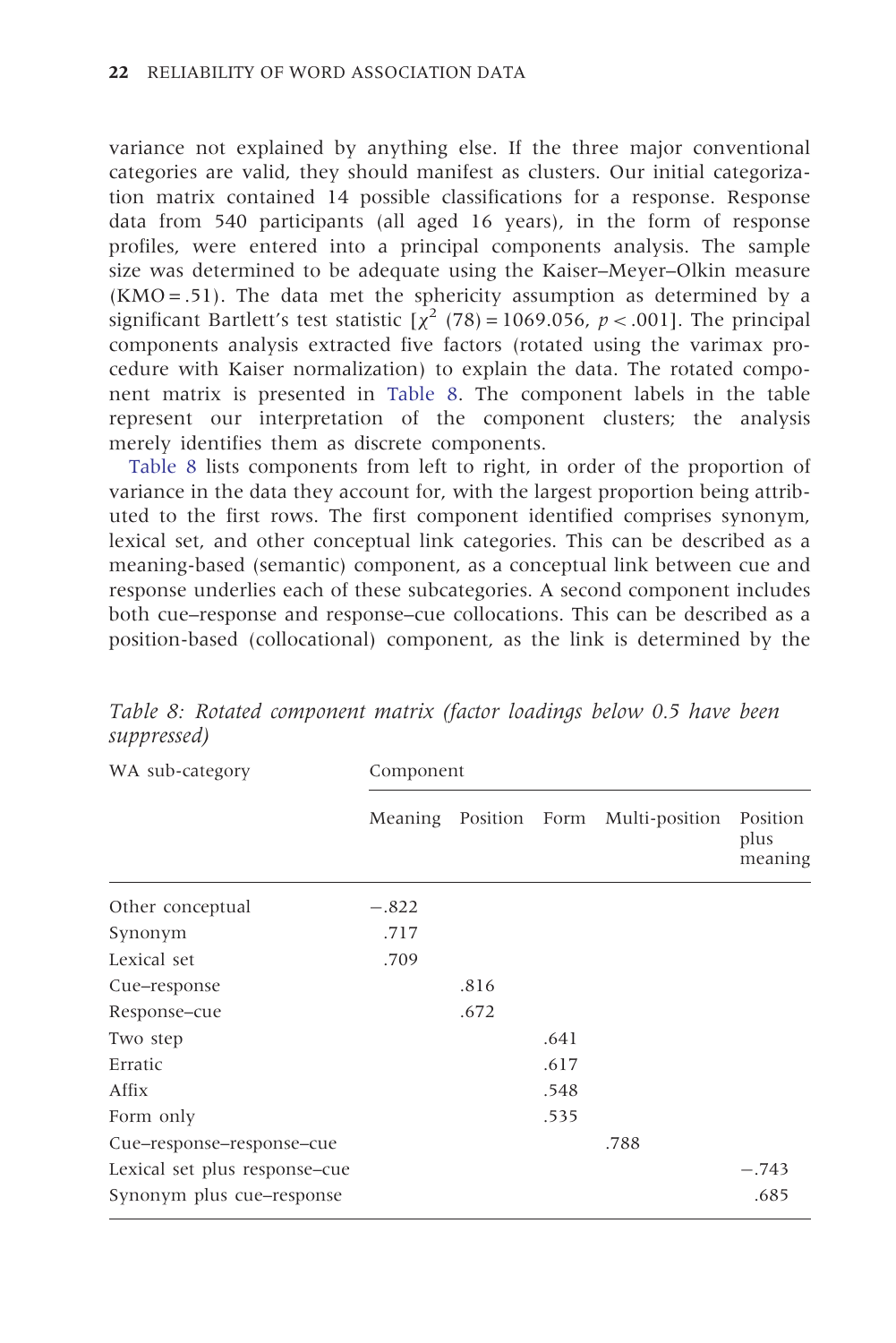close occurrence of the two items in language use. The third component comprises form-only, two-step, affix manipulation, and erratic responses. It is suggested that this is a form-based component. In Fitzpatrick's original system, only two of these subcategories, form only and affix, constituted the broad category form. The components analysis suggests that two additional subcategories may belong in this group, and a closer analysis of these subcategories provides a principled explanation for this. First, in two-step associations, one step is nearly always form-based. This is illustrated by examples such as bean  $\rightarrow$  stork. Here there has been an intermediate association involving the collocation stalk, a homophone (similar in form only) of the response stork. Secondly, the erratic response category encompasses potential spelling mistakes (i.e. form errors). The fact that these two categories load on the same component supports the notion that the *bean* $\rightarrow$  *stalk/stork* response type might indeed be caused by erratic spelling (similarly, the *bean* $\rightarrow$ *backed* example cited earlier in this article). Component 4 includes only the cue–response–response–cue collocations; note that these did not load with the other position-based categories, though given that few of these responses were produced  $\langle$ <0.5 per cent), it is unwise to speculate about the reason for this.

The final component includes dual-link associations: synonym plus cue– response collocations and lexical set plus response–cue collocations. The separation of these associations from the main groups supports [Fitzpatrick and](#page-26-0) [Izura's \(2011\)](#page-26-0) finding that dual-link associations are particularly strong and quick to retrieve, and do not behave in the same way as either semantically or position-based responses. The last two components contribute an extremely small proportion of the total variance, and indeed items with these double links were uncommon in the data.

Specific research questions and hypotheses can demand a focus on particular subcategories (e.g. [Fitzpatrick 2006](#page-25-0) found that synonyms make a much larger contribution to the semantic category in L1 responses than in L2). However, it is often advantageous, for reasons of statistical analysis, to group data into larger categories, and this principal components analysis has identified a convincing framework for doing so.

#### CONCLUSIONS

We have demonstrated that norms lists differ between age cohorts, and we strengthened the evidence by using two uniquely matched participant groups, enabling within-group comparisons to constitute a point of reference. The implications of this for stereotypy-based measures of association behaviour are clear: norms lists must be selected, or compiled, to reflect the demographic profile of the target population. In this study, we have found an age, or generational, difference, and this has direct relevance, for example, to the way WA tasks have been used in SLA research to assess L2 proficiency: often the experiment group has a somewhat restricted age profile (they are typically university undergraduates), which differs considerably from that of the norming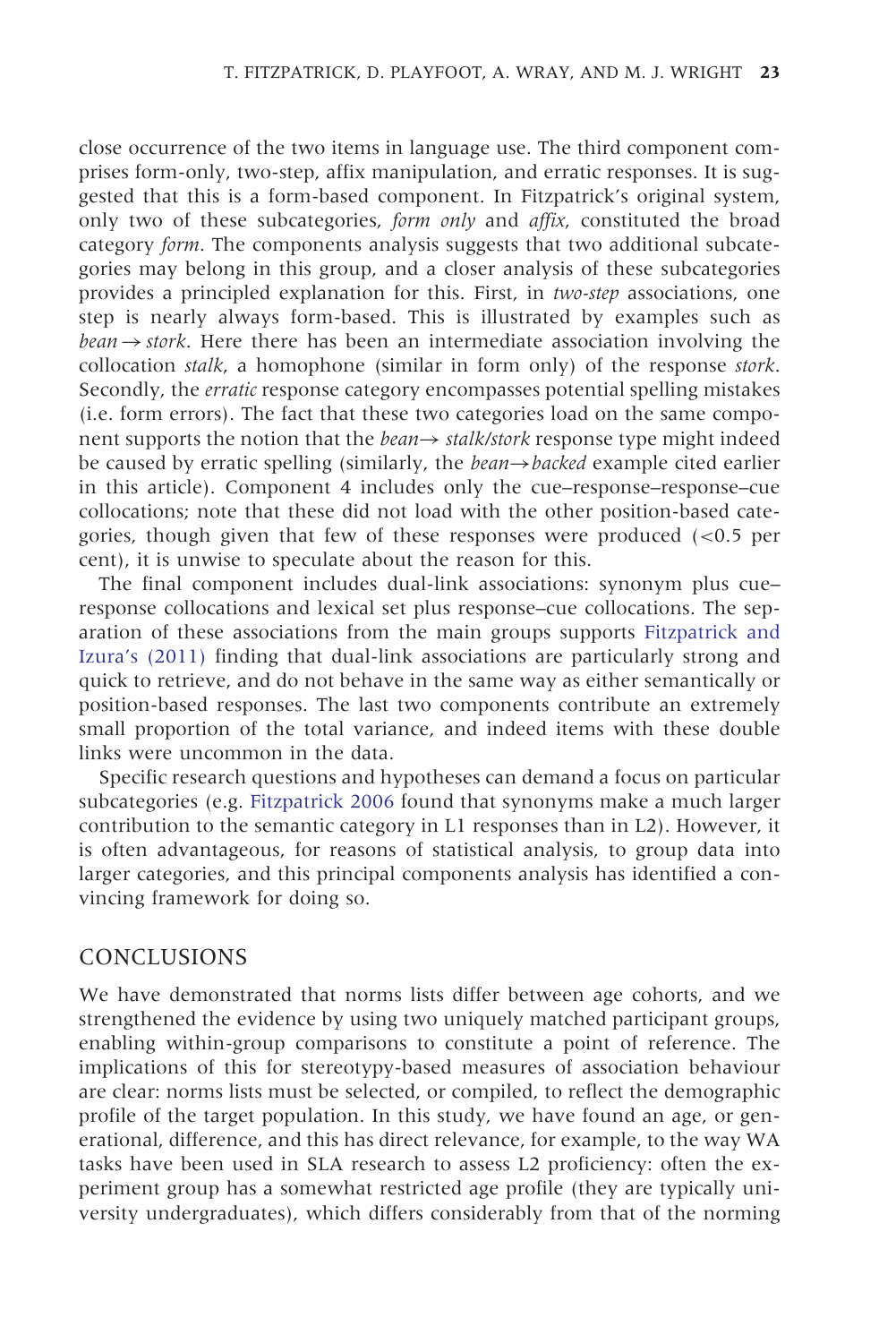group (see [Meara 1978](#page-26-0) and Kruse et al[. 1987](#page-26-0) in [Table 2\)](#page-6-0). It is possible that other factors such as educational background or gender might also affect response norms.

Using the age-appropriate norms lists, we produced stereotypy scores for all participants, reflecting the number of primary dominant responses (i.e. those at the top of the norms lists) they produced. Large individual differences in stereotypy proved consistent, with a significant test–retest correlation of .855. In terms of response category analysis, a principal components analysis indicated a slightly different grouping of subcategories from that used in previous studies. Again, a test–retest analysis produced significant positive correlations in all main categories.

Taken together, the evidence presented in this study moves the field of WA research forward in a number of ways. First, the test–retest data, the establishment of norming criteria, and the confirmation of category clusters all contribute towards an argument for the construct validity and the reliability of this method of investigation. Secondly, it proposes a principled protocol for the analysis of WA data, facilitating comparison of data sets and making transparent the assumptions and procedures that underpin the methodology and analytic framework. As we have acknowledged throughout, specific research questions may motivate changes to the way association data is measured. For example, measures of idiosyncrasy will complement stereotypy scores, and particular subcategories of association type will be salient to the study of certain variables. The studies summarized in [Tables 1](#page-4-0) and [2](#page-6-0) of this article are evidence that researchers in diverse fields, for well over half a century, have seen the potential of WA protocols to investigate lexical behaviour in conditions of development, decline, and impairment. By understanding the implications of methodological decisions, and by basing further studies on a consistent approach, it will be possible to maximize both the mutually informative nature of inter-study comparisons, and the degree to which findings can be interpreted in a meaningful way.

# SUPPLEMENTARY DATA

[Supplementary material](http://applij.oxfordjournals.org/cgi/content/full/amt020/DC1) is available at Applied Linguistics online.

### ACKNOWLEDGEMENTS

We are grateful to Ann Eldridge, Natalie Garden, Marlene Grace, and Kerrie McAloney of Queensland Institute of Medical Research for collecting the data for this project, and to Cris Izura and Jeremy Tree of Swansea University and Naomi Wray of Queensland Brain Institute for their expert input to data analysis and interpretation.

The study reported here was part of a project supported by a grant from the Economic and Social Research Council, UK (RES-000-22-4012, October 2010–June 2012). Data collection was supported by grants from the Australian Research Council (DP1093900) and the National Health and Medical Research Council, Australia (401162).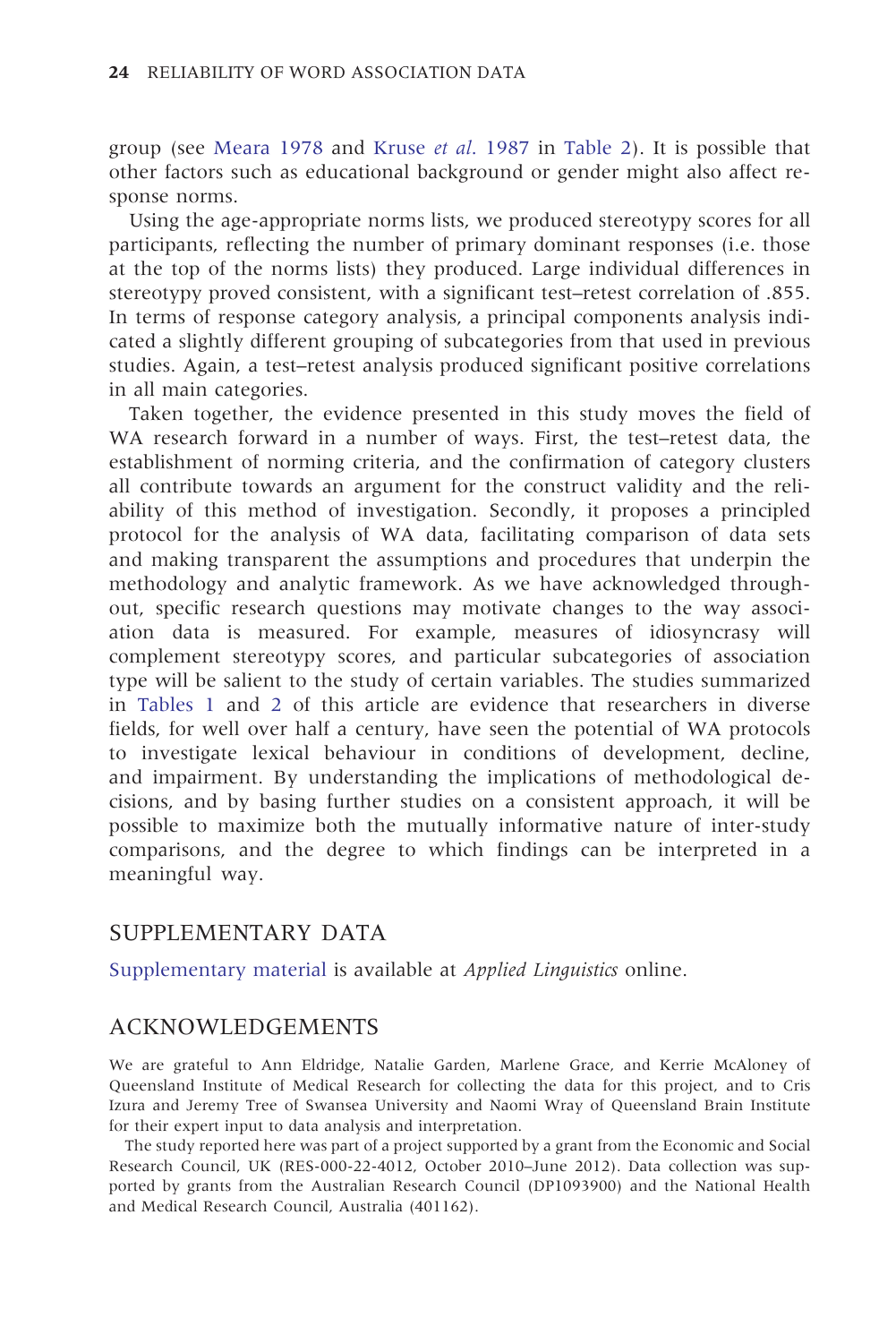# <span id="page-24-0"></span>APPENDIX

Cues and dominant primary responses from two participant groups: 16-year olds  $(n = 96)$  and  $> 65$ -year olds  $(n = 96)$ . Cues listed in order of task presentation

| <b>CUE</b>  | 16s              | >65s        | <b>CUE</b>  | 16s            | >65s         |
|-------------|------------------|-------------|-------------|----------------|--------------|
| abuse       | hit              | child       | abbey       | church         | church       |
| agenda      | plan             | meeting     | alley       | dark           | lane         |
| annoy       | irritate         | pest        | astonish    | amaze/surprise | surprise     |
| attack      | hurt             | hurt        | basket      | ball           | fruit        |
| bean        | food             | vegetable   | bond        | james          | money        |
| blame       | accuse           | accuse/game | bucket      | water          | water        |
| bread       | food             | butter      | canal       | water          | water        |
| candidate   | election         | election    | certificate | award          | paper        |
| cheese      | vellow           | cheddar     | click       | mouse          | shears       |
| cloud       | sky              | sky         | concert     | music          | music        |
| concentrate | think            | think       | corridor    | hallway        | hall         |
| cope        | stress           | manage      | curious     | wonder         | cat          |
| cupboard    | food             | food        | devote      | love           | love         |
| delay       | wait             | wait        | dominate    | power/strong   | rule         |
| diet        | food             | food        | echo        | sound          | sound        |
| domestic    | house            | home        | expose      | show           | show         |
| effort.     | try              | try         | fined       | money          | speed        |
| establish   | buildings        | start       | foster      | parents        | care         |
| extension   | long             | house       | gentle      | soft           | soft         |
| fence       | gate             | post        | greed       | money          | money        |
| fraction    | math             | part        | hay         | horse          | stack        |
| gold        | money            | silver      | hood        | jumper         | hat          |
| heaven      | god              | hell/sky    | indulge     | chocolate      | eat          |
| ideal       | perfect          | perfect     | irony       | funny          | sarcasm      |
| joint       | bones            | knee        | ladder      | climb          | step         |
| landlord    | house            | rent        | liquid      | water          | water        |
| loss        | lose/sad         | gain        | manual      | car            | book         |
| mathematics | hard/numbers     | sum         | miracle     | god            | birth/wonder |
| nail        | hammer           | hammer      | multiple    | many           | many         |
| nurse       | doctor           | doctor      | nuclear     | bomb           | bomb         |
| owe         | money            | money       | overtake    | car            | pass         |
| permit      | allow            | allow       | peak        | mountain       | top          |
| plug        | bath             | sink        | poison      | death          | ivy          |
| prevent     | stop             | stop        | pride       | lions          | prejudice    |
| pudding     | chocolate        | plum        | rack        | shelf          | lamb         |
| reflect     | mirror           | think       | rescue      | save           | save         |
| repair      | fix              | fix         | routine     | daily          | work         |
| rock        | hard             | hard        | script      | play           | write        |
| sand        | beach            | beach       | shove       | push           | push         |
| session     | time             | time        | snap        | break          | break        |
| sin         | bad              | bad         | spite       | hate           | nasty        |
| source      | find/information | begin       | stiff       | hard           | hard         |
| store       | shop             | shop        | suicide     | death          | death        |
| swear       | bad              | word        | symbol      | sign           | sign         |
| thick       | thin             | thin        | terrace     | balcony/school | house        |
| tour        | guide            | holiday     | torch       | light          | light        |
| variety     | different        | different   | tumble      | fall           | fall         |
| weak        | strong           | strong      | vandal      | graffiti       | graffiti     |
|             |                  |             | wander      | walk           | roam         |
|             |                  |             | wolf        | dog            | dog          |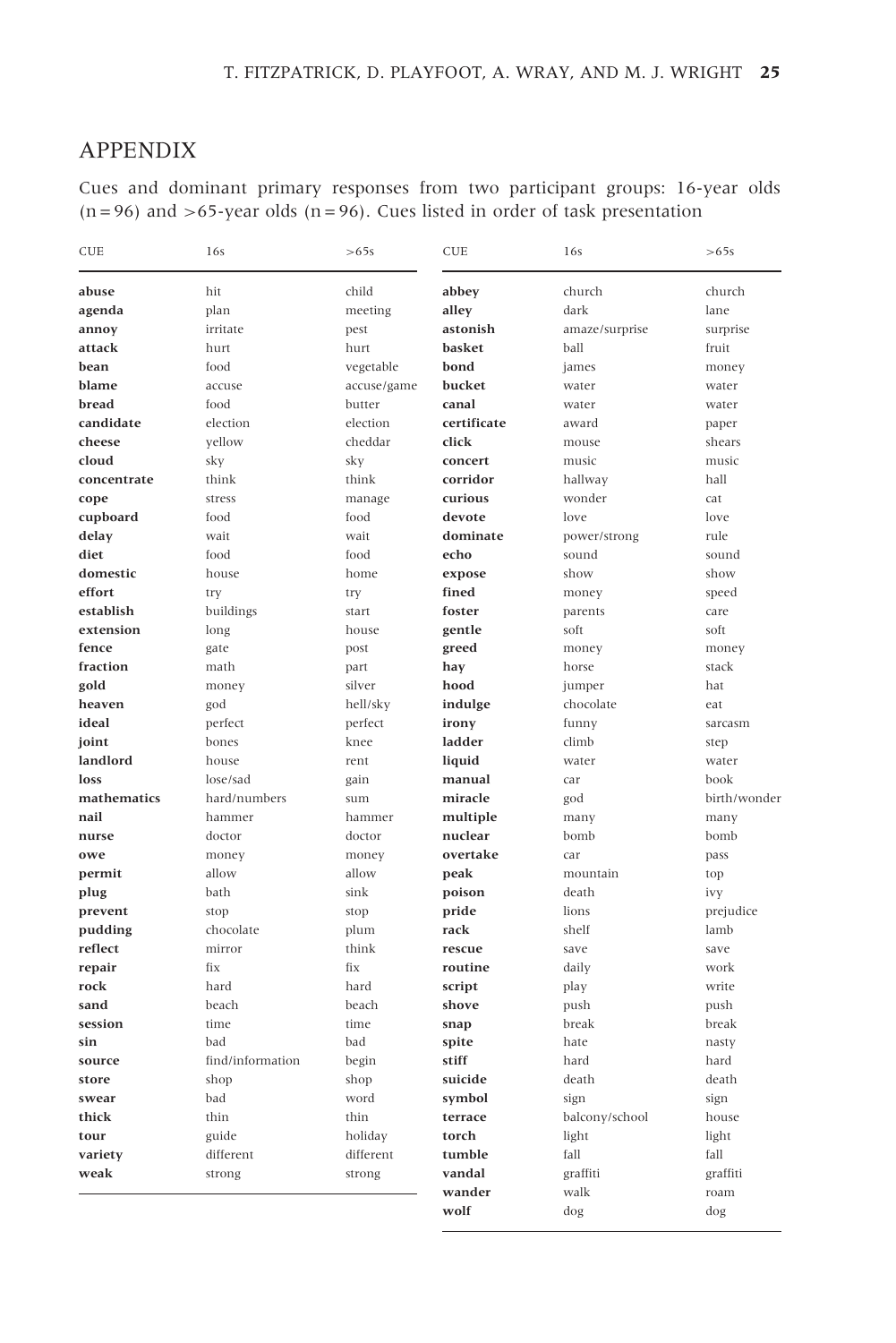#### <span id="page-25-0"></span>**NOTES**

- 1 Previous outputs from this collaboration include Mollet et al[. 2010;](#page-26-0) [Mollet](#page-26-0) et al. 2011.
- 2 Two of these cue words, and the responses they elicited, were subsequently excluded from analyses
- 3 The WA task was presented in written rather than spoken mode for three reasons. First, it was not feasible to collect both written and spoken responses from the same informants, unless in the same short timeslot of the same day, when fatigue and/or repetition effects would confound the results. The data were collected as part of a larger study, with little scope to manipulate the order of presentation or to extend the overall time taken for the WA element. Given this constraint, the main consideration was which mode to prefer. The written mode was preferable because, secondly, a team of research assistants was involved in data collection, and it would not be possible to guarantee consistency of delivery of spoken cues. And thirdly, the majority of WA studies in applied linguistics use written data, and using that same

elicitation method maximized the relevance of our study to others. Clearly the mode of delivery is a significant variable, and future research needs to extend to a methodical comparison of the responses from participants under both conditions.

- 4 For a practical approach to justifying the identification of wordstrings as formulaic sequences, see [Wray and](#page-27-0) [Namba 2003](#page-27-0), [Wray 2008](#page-27-0): chapter 9.
- 5 Subsequently, for the purposes of validity evaluation, the norming groups were further divided to enable both withinand between-age group analyses.
- 6 We also calculated 'weighted stereotypy' and 'idiosyncracy' scores for some other aspects of our study. In the former, respondents gained a score derived from the number of norms list contributors providing the same response; in the latter, respondents gained a score for every response they gave that no one else has produced.
- 7 The assignment to 'twin 1' or 'twin 2' was random: on the advice of the geneticists in the team, birth order was not considered a variable.

#### REFERENCES

- Bauer, L. M. and I. S. P. Nation. 1993. 'Word families,' International Journal of Lexicography 6: 253–79.
- Coxhead, A. 2000. 'A new Academic Word List,' TESOL Quarterly 34/2: 213–38.
- Croft, W. and D. A. Cruse. 2004. Cognitive Linguistics. Cambridge University Press.
- Dijkstra, T. and W. J. B. van Heuven. 1998. 'The BIA model and bilingual word recognition' in J. Grainger and A. M. Jacobs (eds): Localist Connectionist Approaches to Human Cognition. Lawrence Erlbaum, pp. 189–225.
- Ellis, N. C. 1998. 'Emergentism, connectionism and language learning,' Language Learning 48/ 4: 631–64.
- Entwisle, D. R. 1966. The Word Associations of Young Children. John Hopkins University Press.
- Entwisle, D. R., D. F. Forsyth, and R. Muuss. 1964. 'The syntagmatic-paradigmatic shift in children's word associations,' Journal of Verbal Learning and Verbal Behaviour 3: 19–29.
- Ervin, S. 1961. 'Changes with age in the verbal determinants of word association,' American Journal of Psychology 74: 361–72.
- Fitzpatrick, T. 2006. 'Habits and rabbits: Word associations and the L2 lexicon,' EUROSLA Yearbook 2006 6: 121–45.
- Fitzpatrick, T. 2007. 'Word association patterns: Unpacking the assumptions,' International Journal of Applied Linguistics 17: 319–31.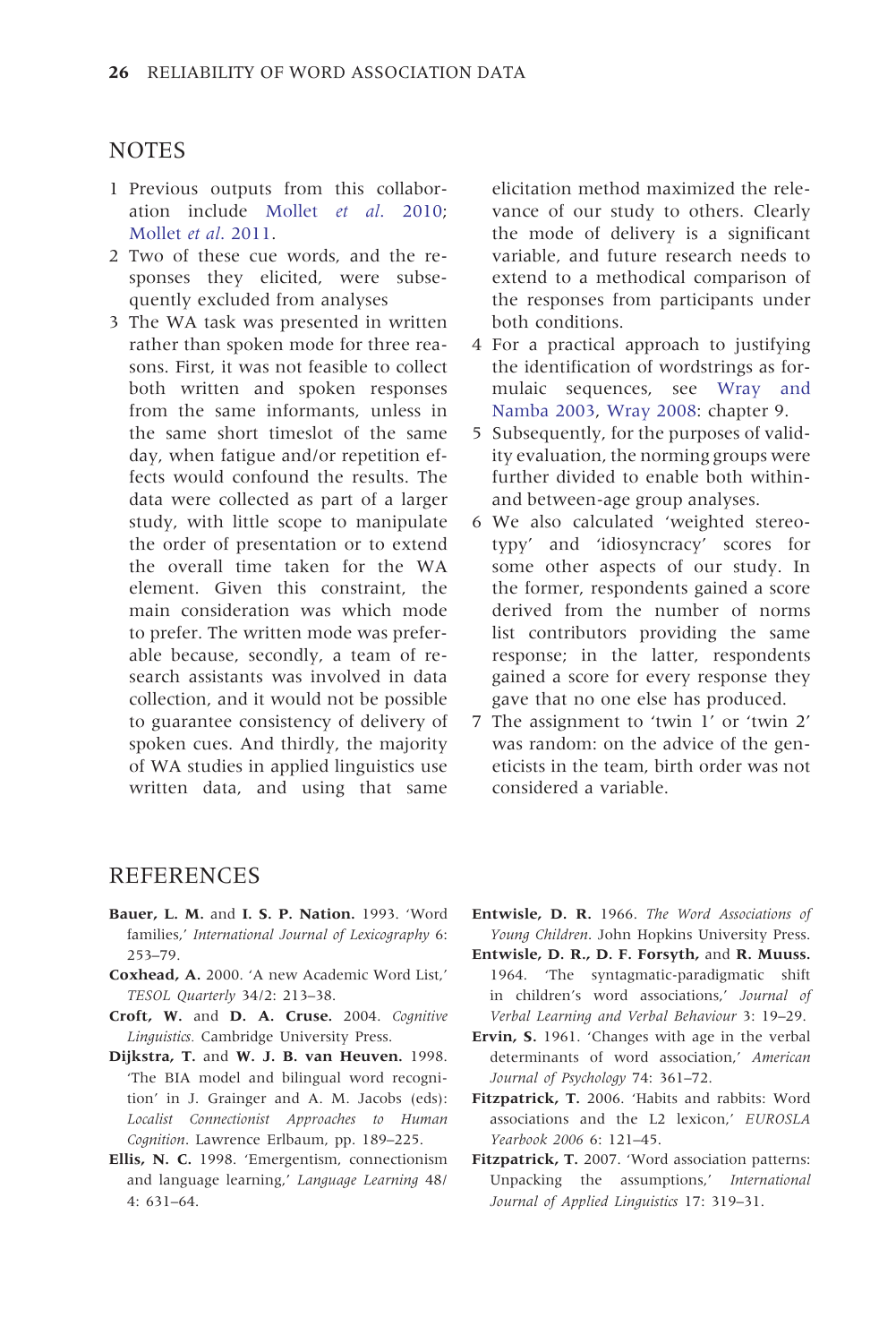- <span id="page-26-0"></span>Fitzpatrick, T. 2009. 'Word association profiles in a first and second language: puzzles and problems' in T. Fitzpatrick and A. Barfield (eds): Lexical Processing in Second Language Learners. Multilingual Matters, pp. 38–52.
- Fitzpatrick, T. and C. Izura. 2011. 'Word association in L1 and L2: An exploratory study of response types, response times and inter-language mediation,' Studies in Second Language Acquisition 33: 373–98.
- Galton, F. 1879. 'Psychometric experiments,' Brain 2: 149–62.
- Gewirth, L. R., A. G. Shindler, and D. B. Hier. 1984. 'Altered patterns of word associations in dementia and aphasia,' Brain and Language 21/ 2: 307–17.
- Gollan, T. H., D. P. Salmon, and J. L. Paxton. 2006. 'Word association in early Alzheimer's disease,' Brain and Language 99: 289–303.
- Gough, H. G 1976. 'Studying creativity by means of word association tests,' Journal of Applied Psychology 61/3: 348–53.
- Harzing, A.W. 2007. Publish or Perish, available at<http://www.harzing.com/pop.htm>.
- Henriksen, B. 2008. 'Declarative lexical knowledge' in D. Albrechtsen, K. Haastrup and B. Henriksen, Vocabulary and Writing in a First and Second Language: Processes and Development. Palgrave Macmillan, pp. 22–66.
- Higginbotham, G. M. 2010. 'Individual learner profiles from word association tests: The effect of word frequency,' System 38/3: 379–90.
- Hirsh, K. W. and J. T. Tree. 2001. 'Word association norms for two cohorts of British adults,' Journal of Neurolinguistics 14/1: 1–44.
- Jung, C. G. 1910. 'The association method,' The American Journal of Psychology 21/2: 219–69.
- Kent, G. H. and A. J. Rosanoff. 1910. 'A study of association in insanity,' American Journal of Insanity 67: 37–96, 317–90.
- Kiss, G.R., C. Armstrong, and R. Milroy. 1973. An Associative Thesaurus of English. EP Microfilms.
- Kruse, H., J. Pankhurst, and M. Sharwood Smith. 1987. 'A multiple word association probe in second language acquisition research,' Studies in Second Language Acquisition 9/2: 141–54.
- Landauer, T. K., P. W. Foltz, and D. Laham. 1998. 'An introduction to latent semantic analysis,' Discourse Processes 25/2&3: 259–84.
- Marslen-Wilson, W. D. 1987. 'Functional parallelism in spoken word-recognition,' Cognition 25/1–2: 71–102.
- Meara, P. 1978. 'Learners' word associations in French,' Interlanguage Studies Bulletin 3: 192–211.
- Meara, P. 1983. 'Word associations in a foreign language: a report on the Birkbeck vocabulary project,' Nottingham Linguistic Circular 11/2: 29–38.
- Meara, P. 2009. Connected Words. John Benjamins.
- Merten, T. 1992. 'Wortassoziation und Schizophrenie - eine empirische Studie,' Nervenarzt 63: 401–8.
- Merten, T. 1993. 'Word association responses and psychoticism,' Personality and Individual Differences 14: 837–9.
- Merten, T. and I. Fischer. 1999. 'Creativity, personality and word association responses: associative behaviour in forty supposedly creative persons,' Personality and Individual Differences 27: 933–42.
- Miller, E. N. and L. J. Chapman. 1983. 'Continued word association in hypothetically psychosis-prone college students,' Journal of Abnormal Psychology 92/4: 468–78.
- Miller, G. A. 1995. 'WordNet: a lexical database for english,' Communications of the ACM 38/11: 39–41.
- Mollet, E., A. Wray, and T. Fitzpatrick. 2011. 'Accessing second-order collocation through lexical cooccurrence networks' in T. Herbst, S. Faulhaber, and P. Uhrig (eds): The Phraseological View of Language. Mouton de Gruyter, pp. 87–122.
- Mollet, E. A., T. Wray, T. Fitzpatrick, N. R. Wray, and M. J. Wright. 2010. 'Choosing the best tools for comparative analyses of texts,' International Journal of Corpus Linguistics 15: 429–73.
- Namei, S. 2004. 'Bilingual lexical development: a Persian-Swedish word association study,' International Journal of Applied Linguistics 14/3: 363–88.
- Nation, I. S. P. 2001. Learning Vocabulary in Another Language. Cambridge University Press.
- Nelson, D. L., C. L. McEvoy, and T. A. Schreiber. 1998. 'The University of South Florida word association, rhyme, and word fragment norms' [http://www.usf.edu/FreeAssociation/.](http://www.usf.edu/FreeAssociation/)
- Nelson, K. 1977. 'The syntagmatic-paradigmatic shift revisited: A review of research and theory,' Psychological Bulletin 84: 93–116.
- Palermo, D. S. and J. J. Jenkins. 1964. Word Association Norms: Grade School through College. University of Minnesota Press.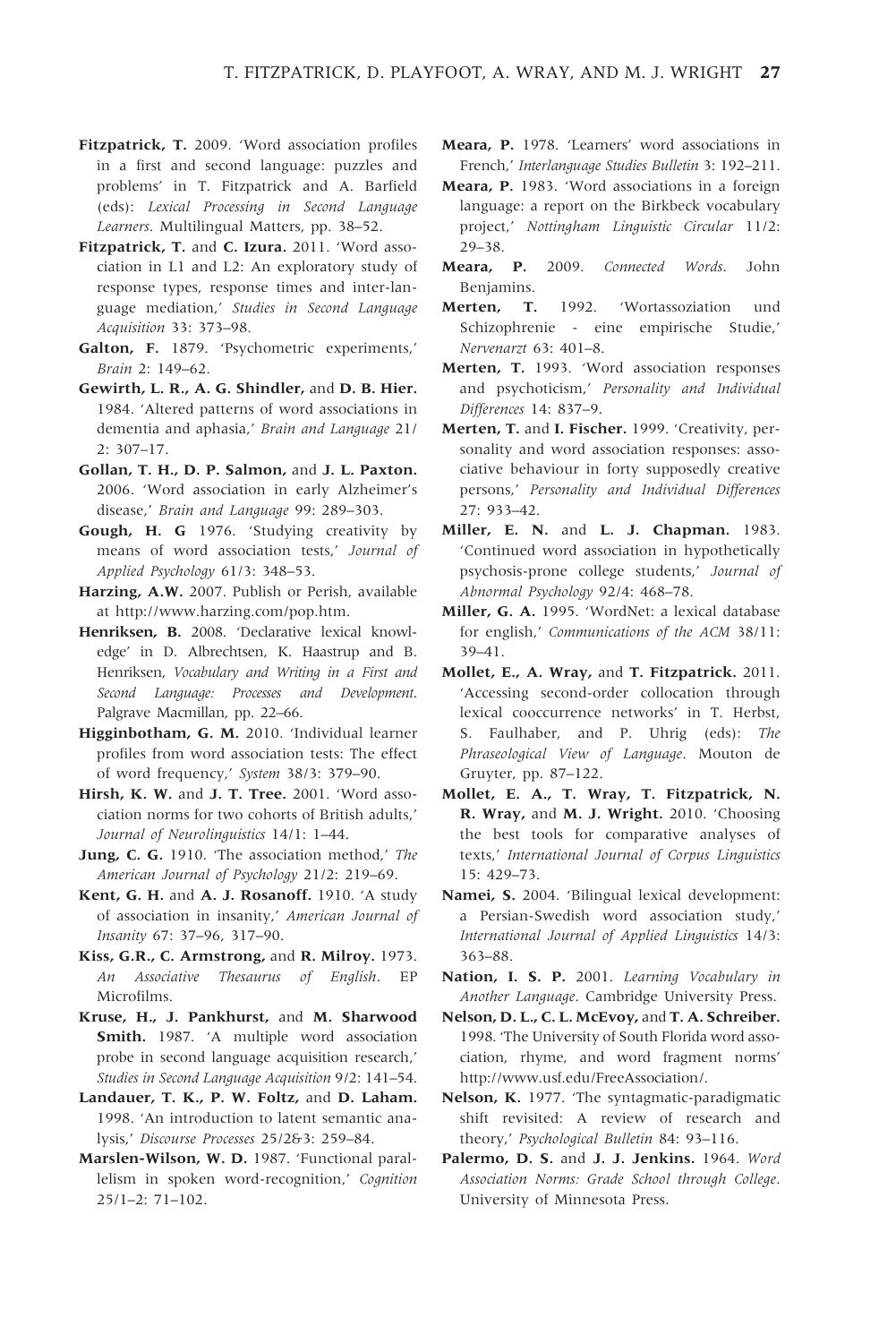- <span id="page-27-0"></span>Postman L. J. and G. Keppel (eds). 1970. Norms of Word Association. Academic Press.
- Rosenzweig, M. R. 1970. 'International Kent-Rosanoff word association norms emphasizing those of French male and female students and French workmen' in L. J. Postman and G. Keppel (eds): Norms of Word Association. Academic Press, pp. 95–176.
- Russell, W. A. and J. J. Jenkins. 1970. 'The complete Minnesota norms for responses to 100 words from the Kent-Rosanoff Word Association Test,' Norms of Word Association. Academic Press.
- Sachdev, P. S., A. Lammel, J. N. Troller, T. Lee, M. J. Wright, D. Ames, W. Wen, N. J. Martin, H. Brodaty, and P. R. Schofield. 2009. 'A comprehensive neuropsychiatric study of elderly twins: the older Australian twins study,' Twin Res Hum Genet 12: 573–82.
- Schmitt, N. 2010. Researching Vocabulary. Palgrave Macmillan.
- Söderman, T. 1993. 'Word associations of foreign language learners and native speakers different response types and their relevance

to lexical development' in B. Hammarberg (ed.): Problems, Process and Product in Language Learning. Abo.

- Sommer, R. 1901. Diagnostik der Geisteskrankheiten. Urban und Schwarzenberg.
- Wolter, B. 2002. 'Assessing proficiency through word associations: is there still hope?,' System 30: 315–29
- Wray, A. 2002. Formulaic Language and the Lexicon. Cambridge University Press.
- Wray, A. 2008. Formulaic Language: Pushing the Boundaries. Oxford University Press.
- Wray, A. and K. Namba. 2003. 'Formulaic language in a Japanese-English bilingual child: a practical approach to data analysis,' Japanese Journal for Multilingulism and Multiculturalism 9: 24–51.
- Wright, M. J. and N. G. Martin. 2004. 'The Brisbane Adolescent Twin Study: outline of study methods and research projects,' Australian Journal of Psychology 52: 65–78.
- Zareva, A. and B. Wolter. 2012. 'The 'promise' of three methods of word association analysis to L2 lexical research,' Second Language Research 28/1: 41–67.